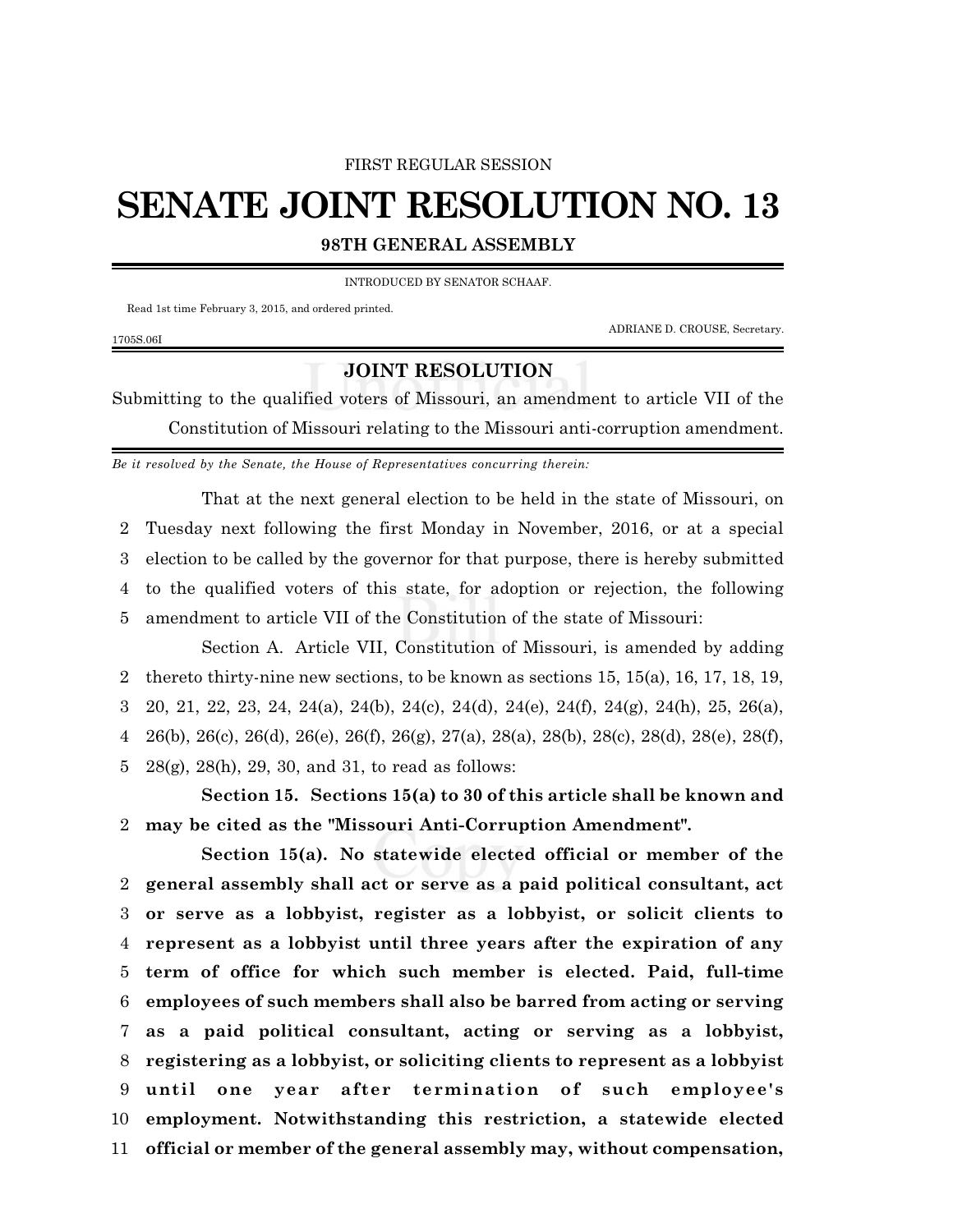**act or serve as a lobbyist or solicit clients to represent as a lobbyist for religious and charitable associations organized under chapter 352, RSMo, immediately upon vacating such office. For purposes of this article, "paid political consultants" shall mean a person who is paid to promote the election of a certain candidate or the interest of an organization or committee, as defined in section 130.011, RSMo, which shall include, but not be limited to, planning campaign strategies, coordinating campaign staff, organizing meetings and public events to publicize the candidate or cause, public opinion polling, providing research on issues or opposition background, coordinating, producing, or purchasing print or broadcast media, direct mail production, phone solicitation, fund raising, and any other political activities.**

**Section 16. No statewide elected official or member of the general assembly shall:**

 **(1) Perform any service for the state or any political subdivision of the state or any agency of the state or any political subdivision thereof or act in his or her official capacity or perform duties associated with his or her position for any person for any consideration other than the compensation provided for the performance of his or her official duties; or**

 **(2) Attempt, for compensation other than the compensation provided for the performance of his or her official duties, to influence the decision of any agency of the state on any matter, except that this provision shall not be construed to prohibit such person from participating for compensation in any adversary proceeding or in the preparation or filing of any public document or conference thereon; or (3) Solicit any registered lobbyist for any position with a hiring date beginning after such person is no longer an elected official, whether compensated or not, while such person holds office.**

**Section 17. No individual or business entity shall solicit a member of the general assembly to become employed by that individual or business entity as a legislative lobbyist, or as a paid political consultant, while such member is holding office as a member of the general assembly. No member of the general assembly shall solicit clients to represent as a legislative lobbyist.**

**Section 18. Neither the governor nor any person acting on behalf of the governor shall make, nor shall any member of the general**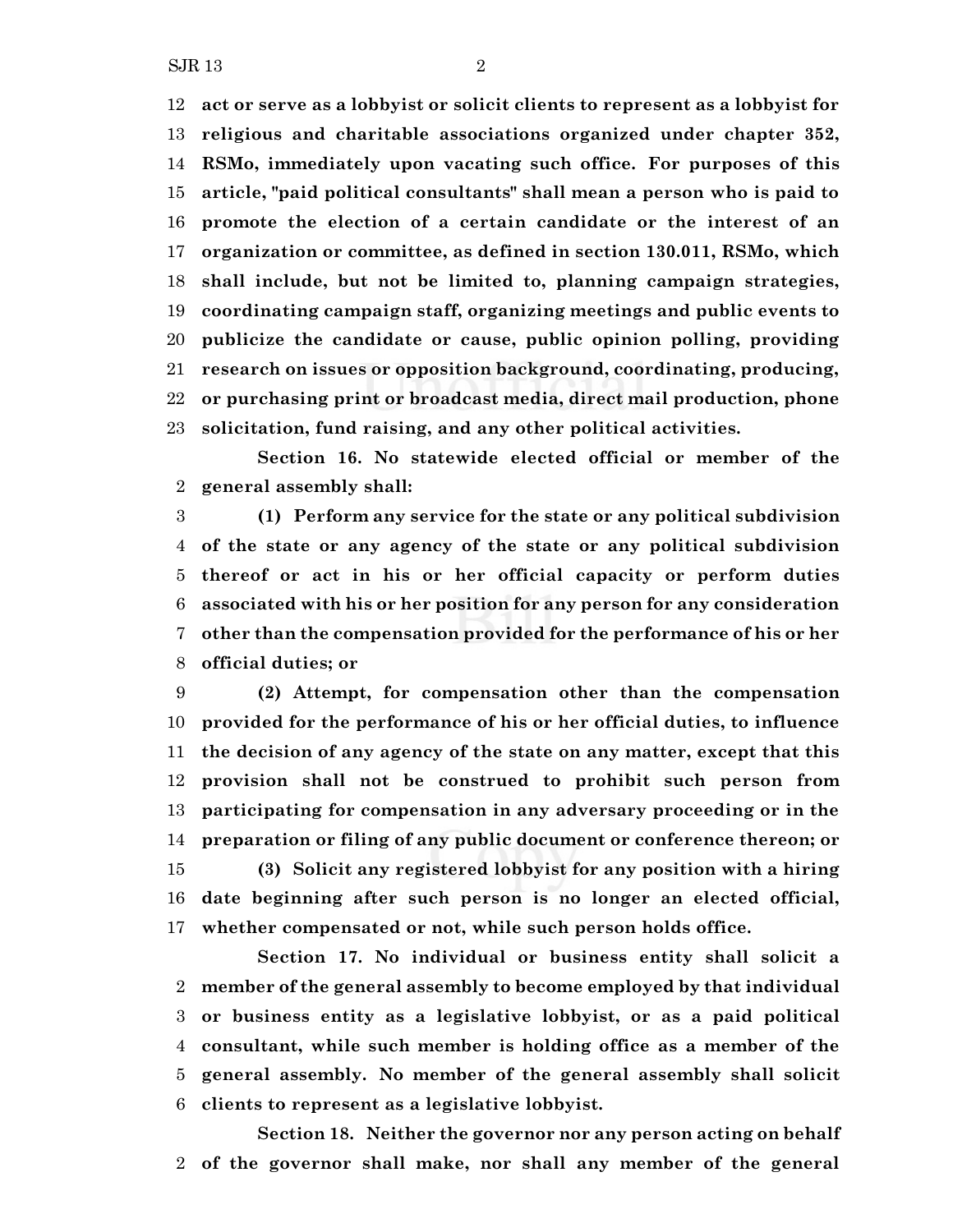**assembly accept or agree to accept, any offer or promise to confer an appointment to any board, commission, committee, council, county office, department directorship, fee office, judgeship, or any other position, to any member of the general assembly in exchange for the member's official vote on any public matter. A violation of this section shall be a class D felony.**

**Section 19. No statewide elected official, or any member of the general assembly, or any of such elected official's staff, employees, spouse, or dependent children shall accept any tangible or intangible item, service, or thing of value from any lobbyist.**

**Section 20. No lobbyist shall deliver any tangible or intangible item, service, or thing of value to any statewide elected officer, or any member of the general assembly or to any of such elected official's staff, employees, spouse, or dependent children.**

**Section 21. Within ten days of submission of an appointment letter to the secretary of state for the appointment of any person to a board or commission, the governor shall deliver to the president pro tempore of the senate a list of any political contributions and expenditures made by the appointee within the previous four years.**

**Section 22. No person shall intentionally offer to any elected or appointed official or employee of the state or any political subdivision thereof, nor shall any such official or employee accept, any item, service, or thing of value, including a contribution, in direct exchange for voting in favor of, voting against, or engaging in any legislative, executive, or judicial course of action designed to benefit, delay, or hinder the passage or failure of any specific state legislation, rule, or regulation, or any specific local legislation, order, ordinance, rule, or regulation. A violation of this section shall be a class E felony.**

**Section 23. Within one hundred twenty days of taking office, all statewide elected officials and all members of the general assembly shall complete four hours of ethics training that addresses, at minimum, ethics laws regulating conflicts of interest and lobbying, campaign finance, and offenses affecting government. Such officials shall also complete such requirements once every two years.**

**Section 24. Except as provided to the contrary in this article, the provisions of chapter 130, RSMo, as existed on January 1, 2015, relating to campaign finance are hereby incorporated into this article.**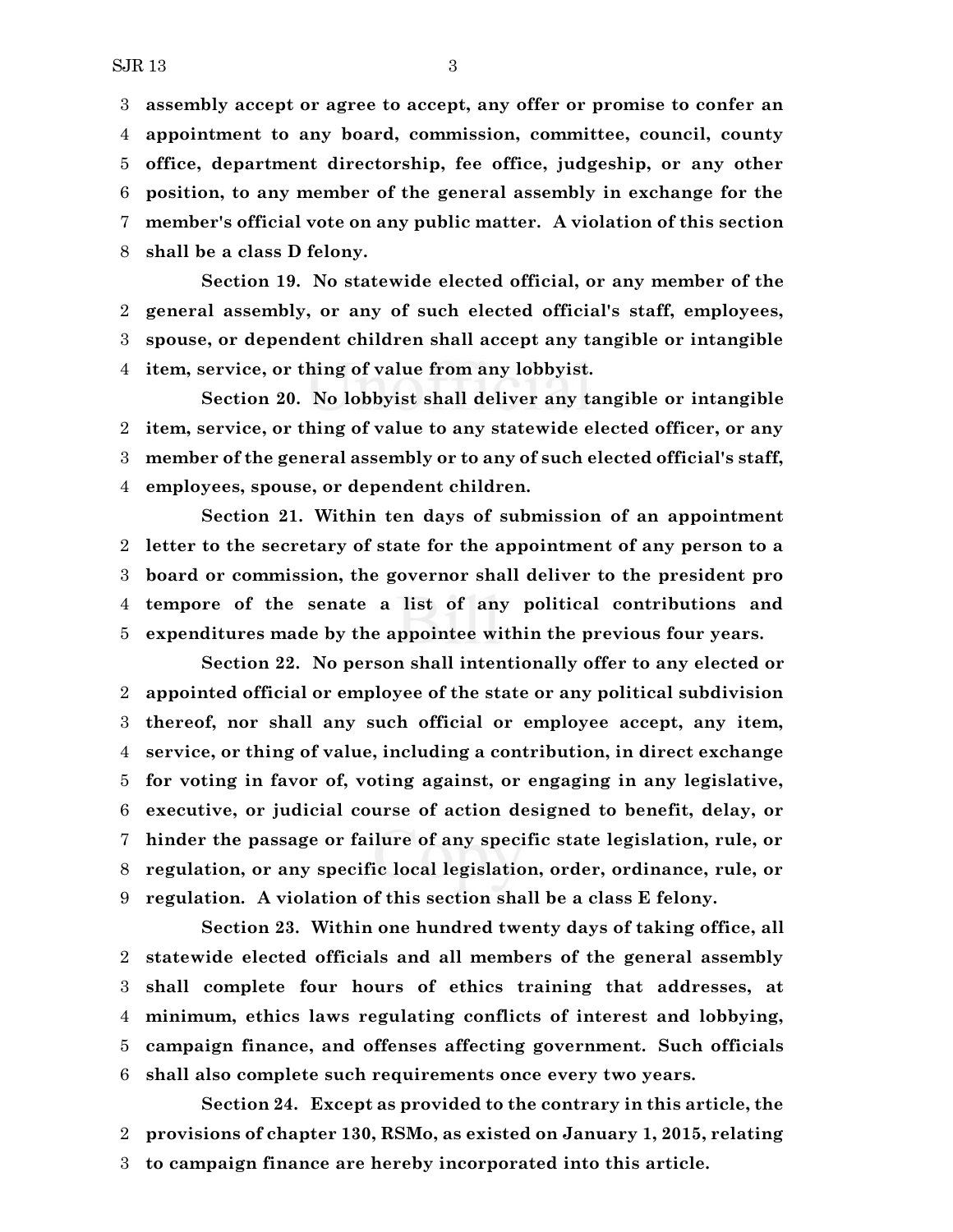**Section 24(a). A person acting as a treasurer or deputy treasurer for a committee shall not act as a treasurer or deputy treasurer for any other committee at the same time. In addition to those entities considered committees under chapter 130, RSMo, the term "committee" shall also, for purposes of this article, include organizations exempt from taxation under federal law, including organizations exempt from taxation as of January 1, 2015, under 26 U.S.C. Section 501(c)(4) as amended.**

**Section 24(b). No person shall form a new committee or serve as a treasurer or deputy treasurer of any committee until the person, or the treasurer of any committee previously formed by the person, or where the person served as treasurer or deputy treasurer, has filed all required campaign disclosure reports or statements of limited activity for all prior elections and paid outstanding previously imposed fees assessed against that person by the ethics commission. No candidate shall form, control, or direct a continuing committee. For purposes of this article, continuing committee shall include a committee of continuing existence other than a candidate committee, political party committee, campaign committee, exploratory committee, or debt service committee, whose primary or incidental purpose is to receive contributions or make expenditures to influence or attempt to influence the action of voters whether or not a particular candidate or candidates or a particular ballot measure or measures to be supported or opposed has been determined at the time the committee is required to file any statement or report pursuant to the provisions of this article.**

**Section 24(c). A campaign committee shall terminate either thirty days after the general election or upon the satisfaction of all committee debt after the general election, whichever is later, except that no committee retiring debt shall engage in any other activities in support of a measure for which the committee was formed. A candidate committee shall continue in existence for use by an elected candidate who has publicly declared the specific office for which he or she intends to run in a subsequent election cycle or shall terminate on the later of either thirty days after the general election for a candidate who was not elected or upon the satisfaction of all committee debt after the election, except that no committee retiring debt shall engage in any**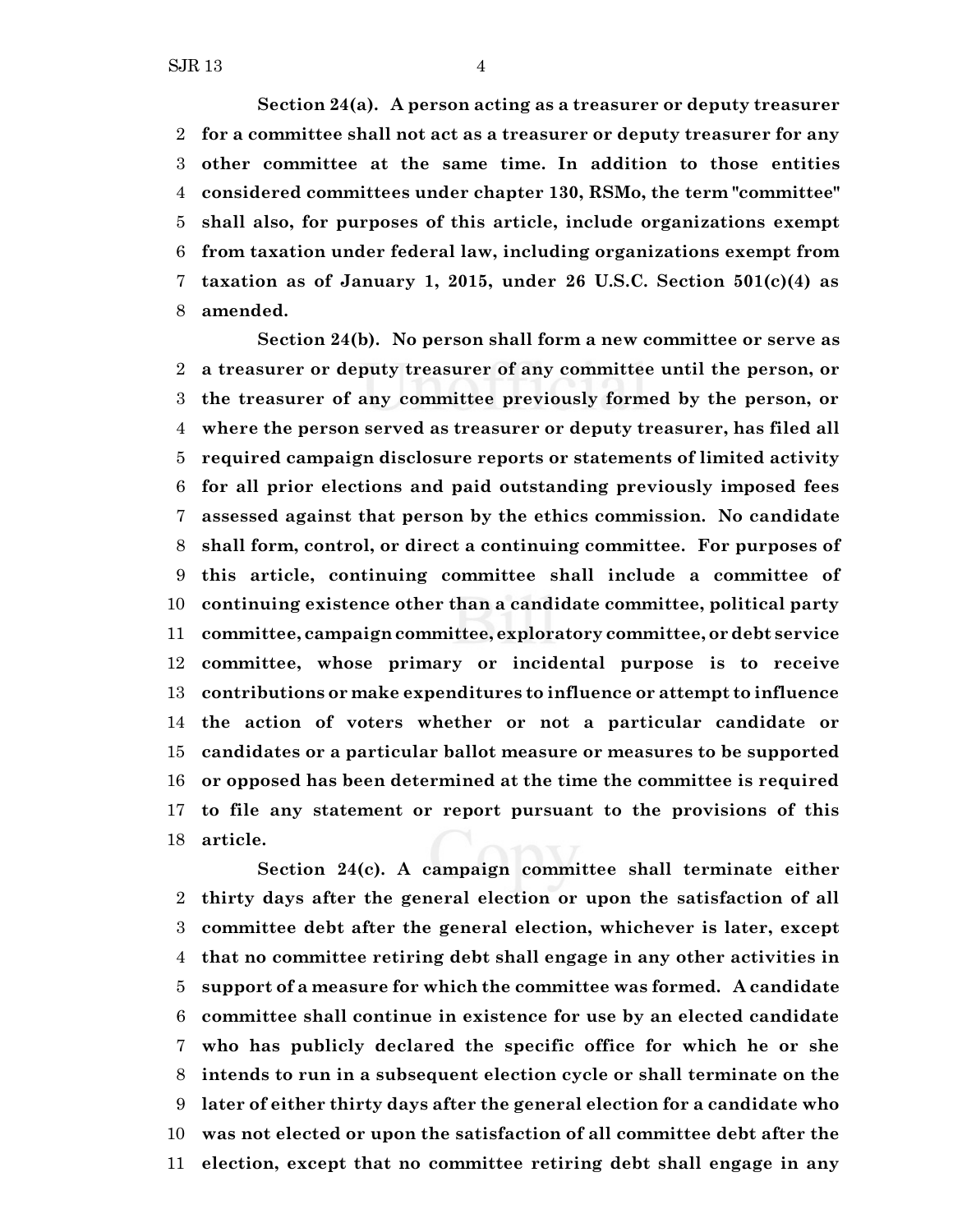**activities in support of the candidate for which the committee was formed.**

**Section 24(d). No contribution shall be made or accepted, and no expenditure shall be made or incurred, with the intent to circumvent the limitations on contributions or expenditures imposed in this article.**

 **(1) There shall be a rebuttable presumption that a contribution is made or accepted with the intent to circumvent the limitations on contributions imposed in this article when a committee receives a contribution from two or more committees that are primarily funded by a single person, individual, or other committee.**

 **(2) There shall be a rebuttable presumption that a contribution is made or accepted with the intent to circumvent the limitations on contributions imposed in this article when a contribution is received from a committee that is primarily funded by a single person, individual, or other committee that has already reached its contribution limit under any law relating to contribution limitations on the receiving committee.**

 **(3) For purposes of this subdivision, a committee shall be deemed to be primarily funded by a single person, individual, or other committee when the committee receives more than fifty percent of its annual funding from that single person, individual, or other committee.**

 **(4) When a committee receives a contribution from two or more committees that are primarily funded by a single person, individual, or other committee, or when a contribution is received from a committee that is primarily funded by a single person, individual, or other committee that has already reached its contribution limit under any law relating to contribution limitations on the receiving committee, the ethics commission shall investigate. Such investigation shall, when directed by the ethics commission, be assisted by the office of the attorney general, the elections division of the office of the secretary of state, or the prosecuting attorney of the county in which the violation occurred. The ethics commission, office of the attorney general, elections division of the office of the secretary of state, and any prosecuting attorney of any county or city not within a county assisting an investigation under this paragraph may use electronic communication devices for matters related to such investigation, including telephones and videoconferencing, when subject to shortened**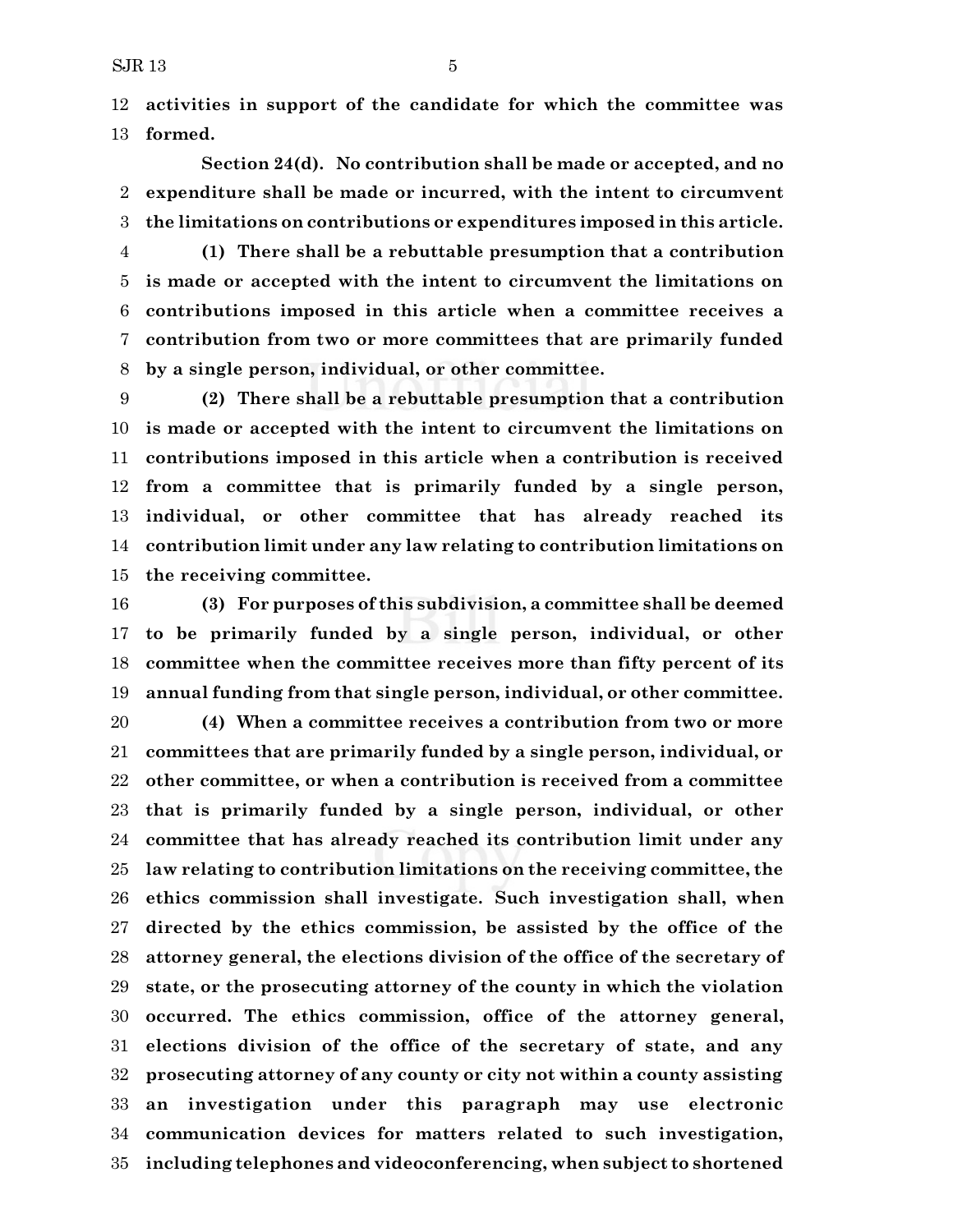$SJR 13$  6

**time limits required for an investigation under this paragraph.**

**Section 24(f). Any person who receives contributions for a committee shall disclose to that committee's treasurer, deputy treasurer, or candidate the recipient's own name and address and the name and address of the actual source of each contribution such person has received for the committee. The ethics commission may, in its discretion, require additional information be disclosed. Any person who makes expenditures for a committee shall disclose to that committee's treasurer, deputy treasurer, or candidate such person's own name and address, the name and address of each person to whom an expenditure has been made, and the amount and purpose of the expenditures such person has made for that committee.**

**Section 24(g). Beginning on January 1, 2017, all committees required to file campaign financial disclosure reports with the Missouri ethics commission shall file any required disclosure report in an electronic format as prescribed by the ethics commission.**

**Section 24(h). No committee shall transfer any funds to another committee if the treasurer of the committee receiving the funds, or any other person acting as an agent for such committee in receiving contributions, making expenditures, or incurring indebtedness for such committee, is the treasurer or acts as an agent in receiving contributions, making expenditures, or incurring indebtedness for the committee transferring the funds.**

**Section 25. 1. No contribution of cash in an amount of more than one hundred dollars shall be made by or accepted from any single contributor for any election by a continuing committee, a campaign committee, political party committee, candidate committee, or an exploratory committee.**

 **2. No contribution shall be made or accepted and no expenditure shall be made or incurred, directly or indirectly, in a fictitious name, in the name of another person, or by or through another person in such a manner as to, or with the intent to, conceal the identity of the actual source of the contribution or the actual recipient and purpose of the expenditure.**

 **3. No contribution shall be made or accepted, and no expenditure shall be made or incurred, with the intent to conceal the identity of the actual source of the contribution or the actual recipient and purpose**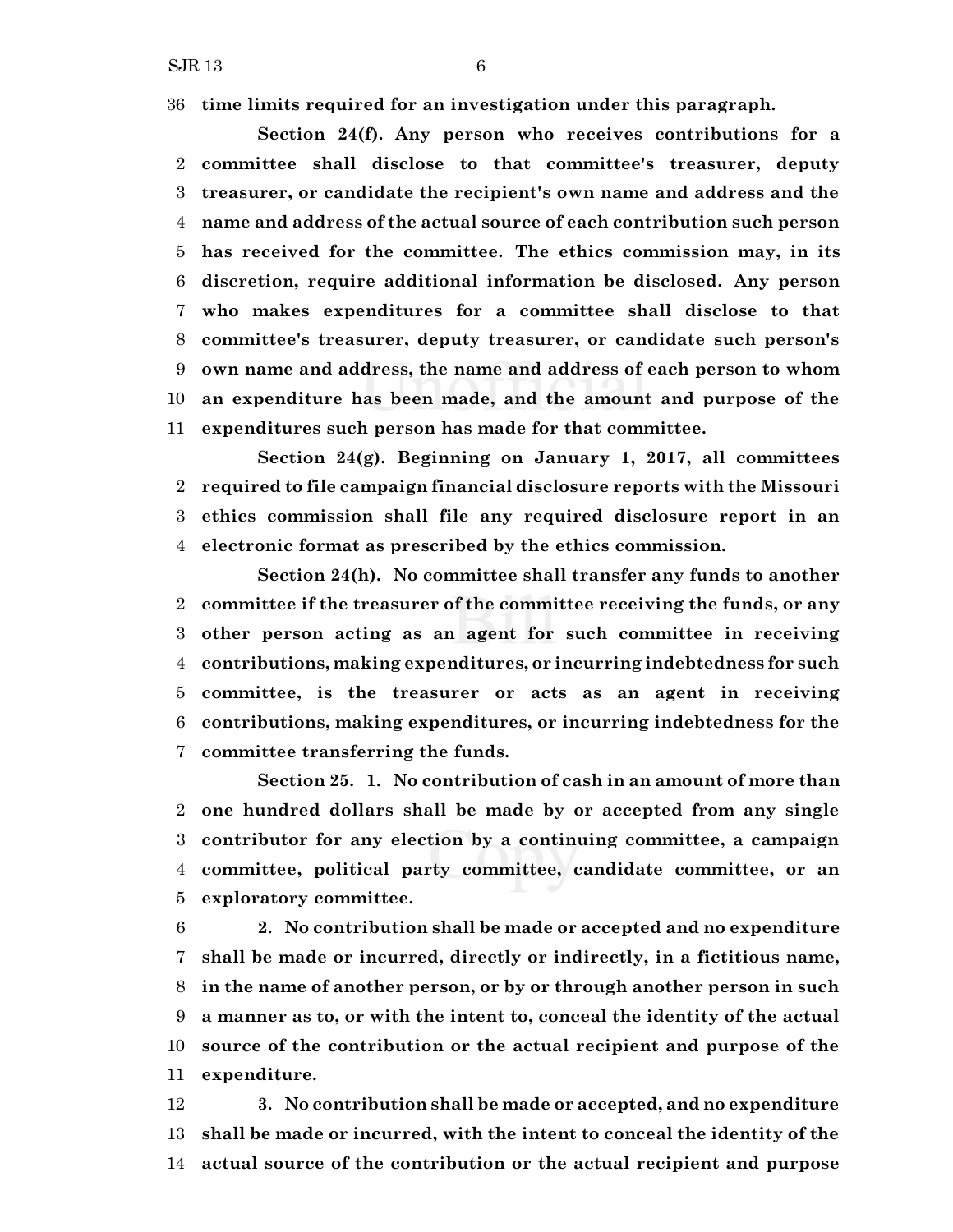**of the expenditure. There shall be a rebuttable presumption that a contribution is made or accepted or an expenditure is made or incurred with the intent to conceal the identity of the actual source of the contribution or the actual recipient and purpose of the expenditure when the source of a contribution or the recipient and purpose of an expenditure is misreported to the ethics commission through a repeated misspelling of such source or recipient or purpose.**

 **4. Any person who receives contributions for a committee shall disclose to that committee's treasurer, deputy treasurer, or candidate the recipient's own name and address and the name and address of the actual source of each contribution such person has received for the committee. The ethics committee may require further information be disclosed as it deems necessary. Any person who makes expenditures for a committee shall disclose to that committee's treasurer, deputy treasurer, or candidate such person's own name and address, the name and address of each person to whom an expenditure has been made, and the amount and purpose of the expenditures such person has made for that committee.**

 **5. No anonymous contribution shall be made by any person, nor shall such contribution be accepted by any candidate or committee. If any anonymous contribution is received, it shall be returned immediately to the contributor, if the contributor's identity can be ascertained, and if the contributor's identity cannot be ascertained, the candidate, committee treasurer or deputy treasurer shall immediately transmit that portion of the contribution to the state treasurer and it shall escheat to the state.**

 **6. No candidate or committee in this state shall accept contributions from any out-of-state committee unless the out-of-state committee from whom the contributions are received has filed a statement of organization or has filed the reports required by sections 130.049 and 130.050, RSMo, whichever is applicable to that committee.**

 **7. (1) Any independent expenditure that is paid for by an individual or entity making independent expenditures aggregating one thousand dollars or more shall disclose information as follows:**

 **(a) On any written, typed, or printed communication, or on any internet text or graphical advertising, in a conspicuous size and style, the words "paid for by" followed by the name of the individual, or the**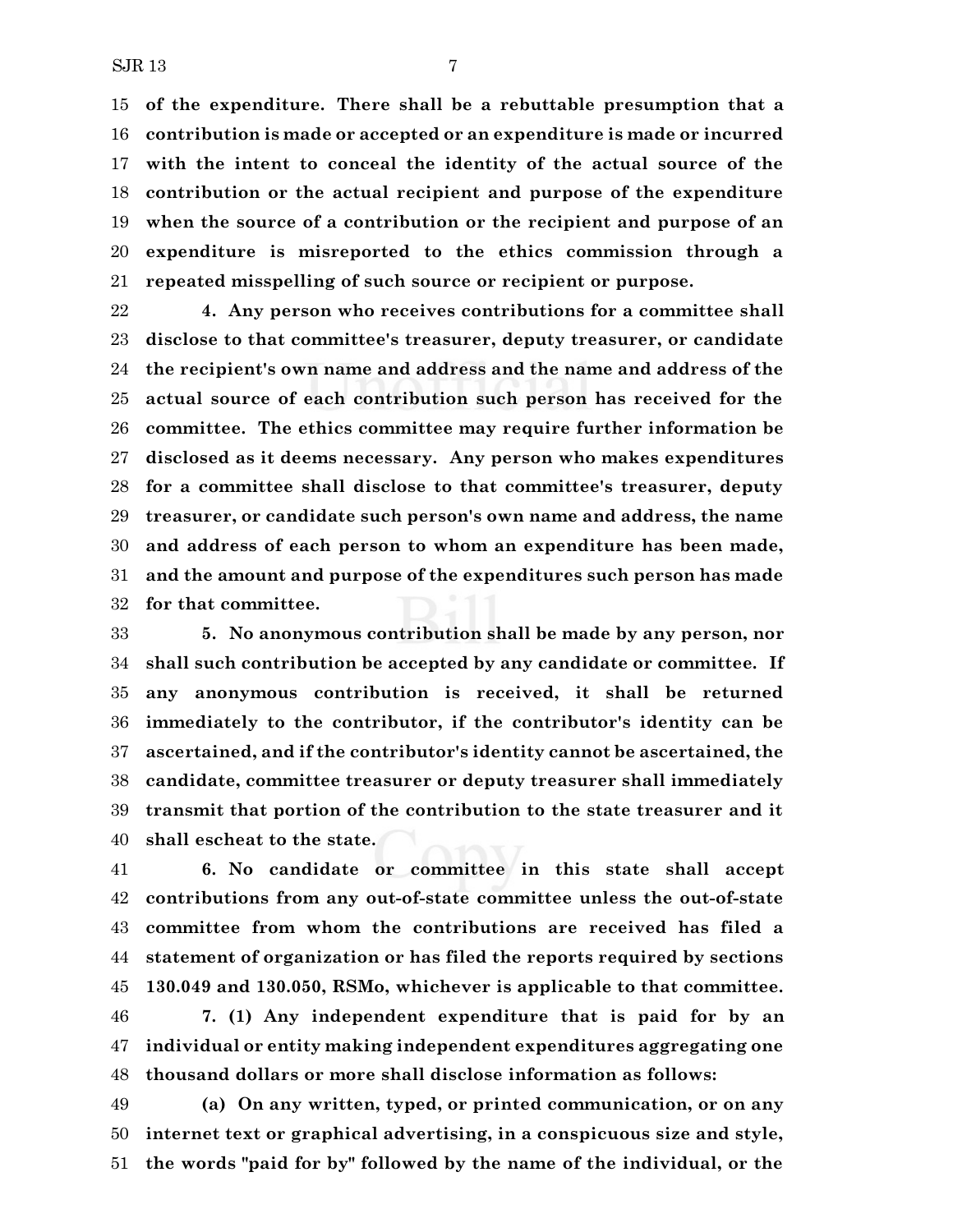**name of the entity, the name of its owner, chief executive officer or equivalent, and its principal business address, and, following the words "Top Three Donors", the three largest aggregate donors to such entity in the twelve months preceding the initial publication or release of the communication. Such written disclosures shall further include, in a conspicuous size and style, the following words: "This advertisement is funded by an independent expenditure, and is not authorized by any candidate. More information at (website)." All such disclosures shall be enclosed in a box within the borders of the communication.**

 **(b) On any paid television advertising or paid internet video advertising, clearly spoken in a pitch and tone substantially similar to the rest of the advertisement, the words "paid for by" followed by the name of the individual, or the name of the organization, at the beginning or end of the advertisement, and, in a conspicuous size and style, simultaneous with such spoken disclosure, on the screen displaying the communication, the words "Paid for by" followed by the name of the individual, or the name of the entity, followed by the written words "The top three donors to the organization responsible for this advertisement are" followed by a list of the three largest aggregate donors to such entity in the twelve months preceding the initial publication or release of the communication. Such written disclosures shall further include, in a conspicuous size and style, the following words: "This advertisement is funded by an independent expenditure, and is not authorized by any candidate. More information at (website)." All such disclosures shall be enclosed in a box within the borders of the communication.**

 **(c) In any paid radio advertising, paid internet audio advertising, or automated telephone call, in a pitch and tone substantially similar to the rest of the advertisement or message, clearly spoken at the end of the advertisement or message, the words "paid for by" followed by the name of the individual, or the name of the organization, followed by the words "with funding provided by" followed by a list of the three largest aggregate donors to such entity in the twelve months preceding the initial publication or release of the communication. In the case of radio or internet advertising covered by this clause that is fifteen seconds in duration or shorter, the clearly spoken words "More information at (website)" may be included in a**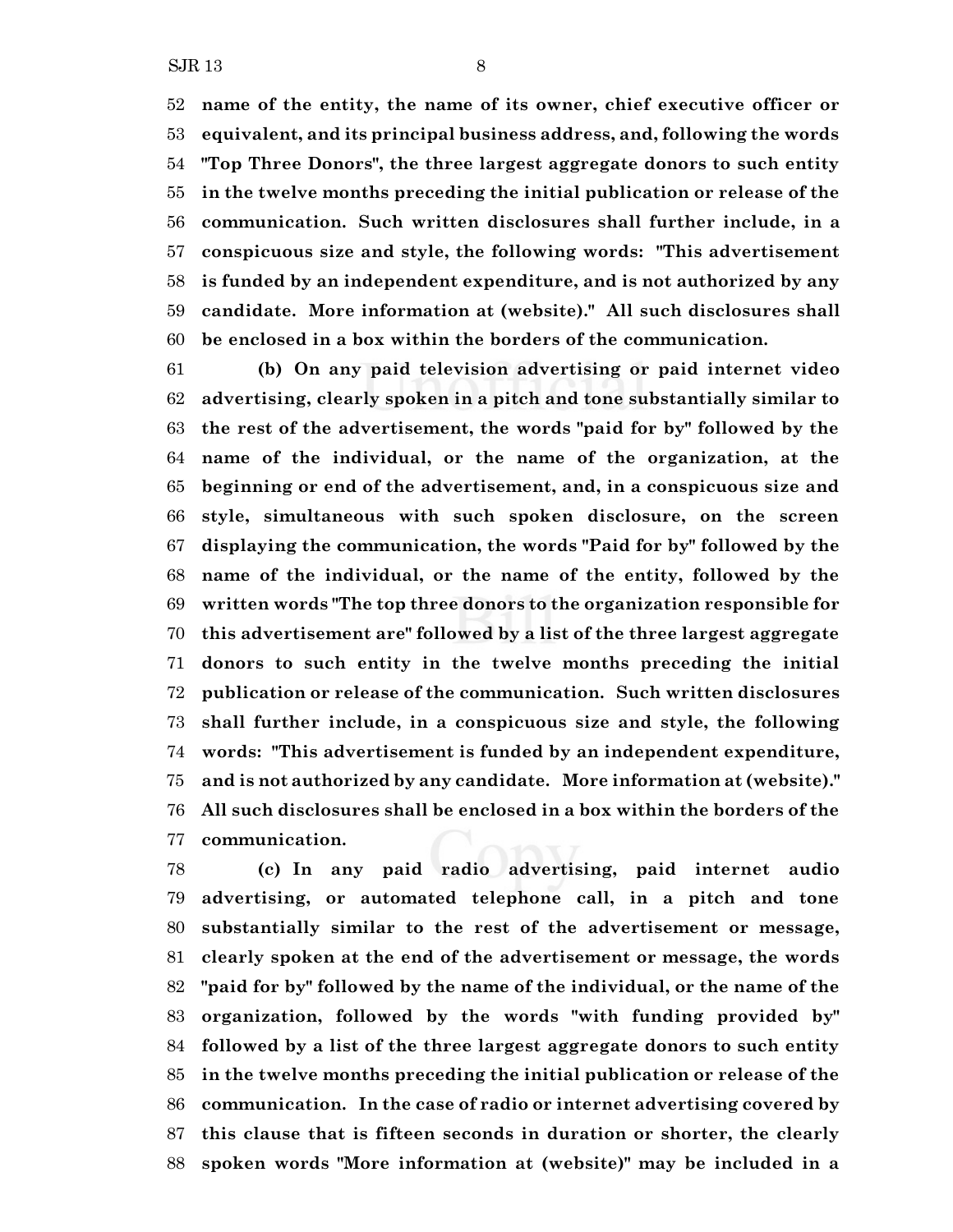**pitch and tone substantially similar to the rest of the advertisement instead of the words "with funding provided by" followed by a list of the three largest aggregate donors.**

 **(d) In any non-automated telephone call, clearly spoken during any such call lasting longer than ten seconds, the words "this call is paid for by" followed by the name of the individual, or the name of the organization, followed by the words "more information is available at (website)."**

 **(2) For all communications covered by this section, the following applies:**

 **(a) No donor who contributed less than five thousand dollars to the disclosing entity shall be listed as a "Top Three Donor;"**

 **(b) If an entity only has one or two donors, the words "Top Three Donors" shall be replaced by the words "Top Donor" or "Top Donors" as applicable;**

 **(c) Expenditures funded by an individual need not contain the words "Top Three Donors" or a list of donors;**

 **(d) If the third largest donor to such an entity has donated the same amount as the fourth largest donor, the disclosing entity may choose which three donors to include so long as no donor is included that has donated less than any other donor that is not included.**

 **(3) The ethics commission shall effectuate this section by providing for the disclosure of the original sources of contributions and with respect to the statements required to be filed by this article and shall provide forms suitable for such statements.**

 **(4) The enforcement counsel shall, upon application by a donor or independent spender to be made in a form and manner prescribed by the commission, grant an exemption and refrain from disclosing any information to the public related to any payment or contribution to an independent spender or expenditure by an independent spender if the applicant shows a reasonable probability that disclosure will cause undue harm, threats, harassment or reprisals to any person or organization.**

 **(5) For purposes of this section, the term "person" shall mean person, group of persons, corporation, unincorporated business entity, labor organization or business, trade or professional association or organization, or political committee. The term "individual" shall mean**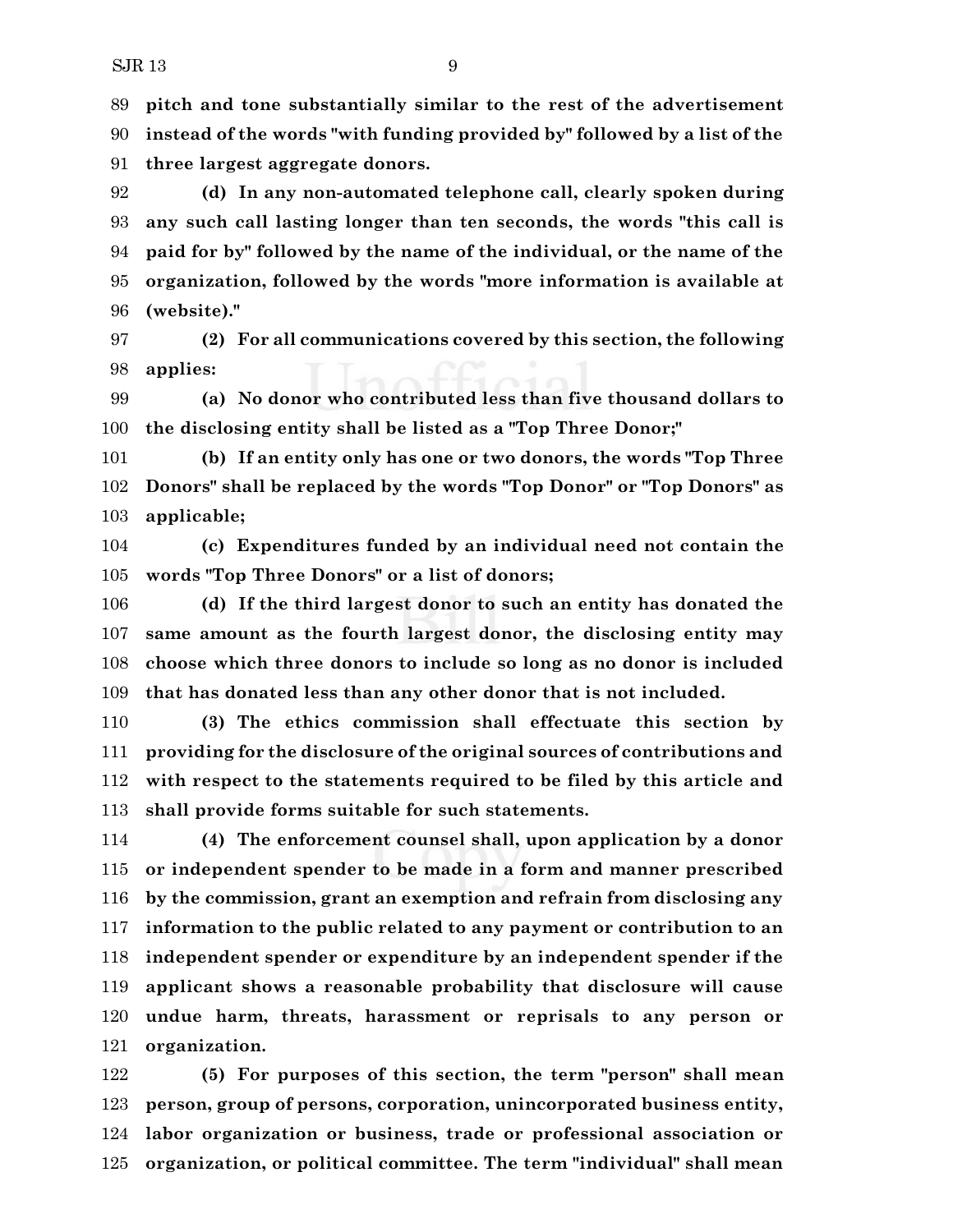**(6) Any campaign advertisement, whether distributed in print, on television, by radio, on the internet, by telephone call, or any other medium, that is paid for by a candidate or candidate committee, or is created, produced, or distributed at the direction or suggestion of the candidate or his or her committee, or in cooperation or coordination with the candidate or his or her committee, shall generally comply with the provisions of this section, with the candidate's name following the words "paid for by." Candidate advertisements need not contain the words "top three donors," or list the top three donors to the campaign, and shall not identify any communication as an independent expenditure.**

 **(7) The public information requirements of chapter 610 of Missouri Revised Statutes or any other provision of law notwithstanding, neither the commission nor any other individual or entity shall disclose to the public identifying information of any person who has contributed less than five hundred one dollars, in the aggregate, to a candidate, committee, or party. This limitation shall not apply to contributors who have made combined contributions of one thousand dollars or more within the relevant election cycle. This provision shall not be construed to prevent the commission from collecting information about such contributors from the entity or individual receiving the contribution for other purposes allowed under law.**

 **(8) As part of the disclosure reports candidates must identify each person who has collected and transmitted contributions totaling five thousand dollars or more to the candidate's committee within the previous two years.**

 **(9) The ethics commission shall be responsible for implementing and enforcing this section.**

**Section 26(a). As used in this article, unless otherwise indicated the following terms shall mean:**

 **(1) "Cost limitation", for any election cycle, the maximum total value that the commission may issue in rebates during the election**

**organization, or political committee.**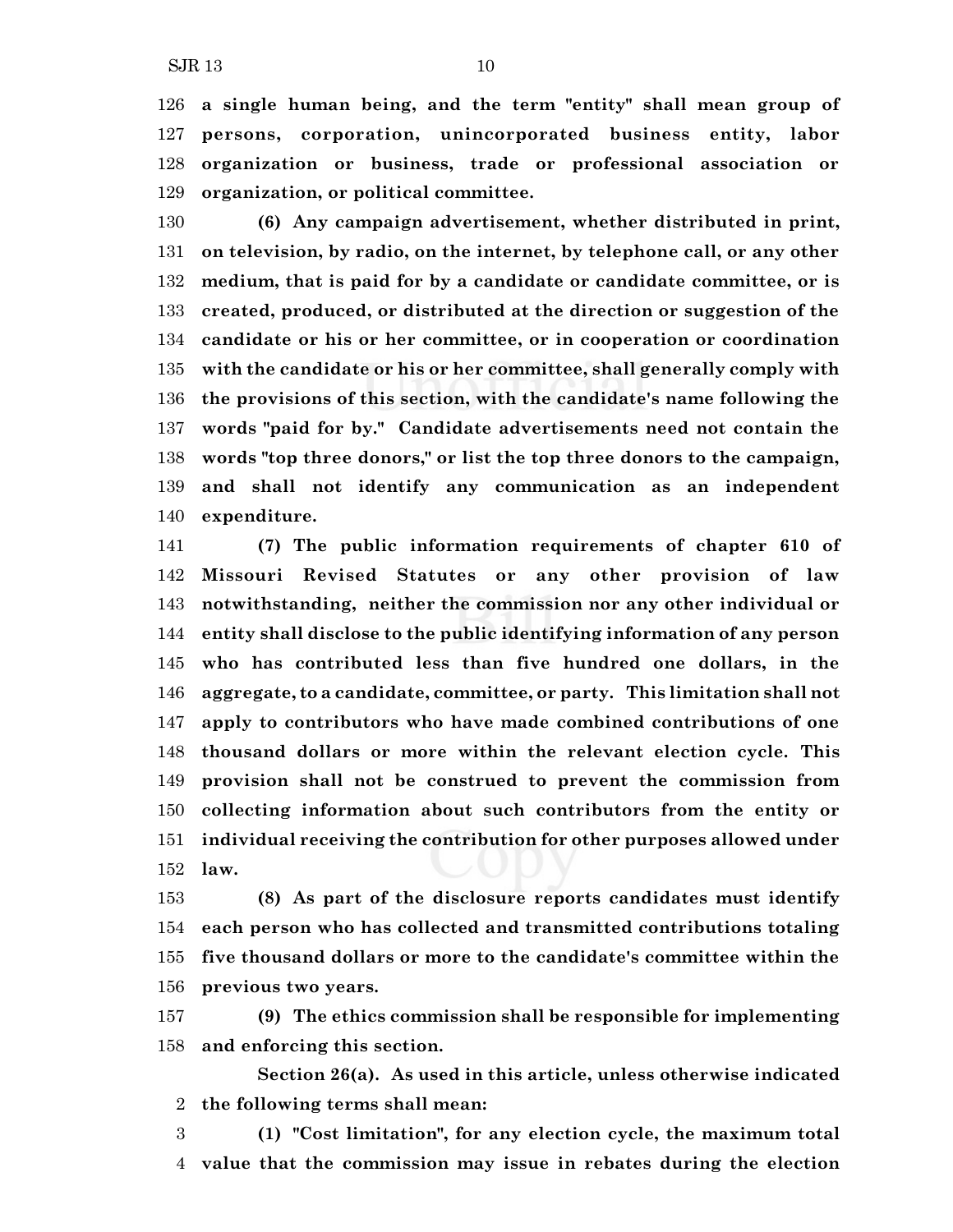**cycle. For each election cycle in which there is a gubernatorial election, the cost limitation shall be equal to seventy million dollars, this value being recalculated on October 1 of even-numbered years to account for changes in the purchasing power of the US dollar since January 1, 2015, then rounded to the nearest ten thousand dollars. For each election cycle in which there is not a gubernatorial election, the cost limitation shall be equal to thirty-five million dollars, this value being recalculated on October first of even-numbered years to account for changes in the purchasing power of the US dollar since January 1, 2015, then rounded to the nearest ten thousand dollars;**

 **(2) "Election cycle", the two-year period starting the day after a general election and ending the day of the following general election;**

**(3) "Fund", the Missouri Anti-Corruption Fund;**

 **(4) "Participating committee", a single committee that a participating candidate or participating political party certifies is the sole committee that will accept contributions on behalf of such candidate or political party;**

 **(5) "Participating candidate", any candidate for nomination or election to the office of state representative, state senator, state treasurer, state auditor, secretary of state, attorney general, lieutenant governor, or governor who meets the following requirements:**

 **(a) The candidate elects to participate in the rebate program not later than seven days after the last day to file to run for the office for which such candidate is seeking nomination or election;**

 **(b) The candidate agrees to for the entire election cycle not expend for campaign purposes any portion of any pre-existing funds raised for nomination or election to public office, unless such pre- existing funds belong to a participating committee established by the candidate, in which case the candidate may expend such funds for campaign purposes;**

 **(c) The candidate agrees to for the entire election cycle not accept funds from other candidates or candidate committees, or transfer funds to other committees;**

 **(d) The candidate agrees to for the entire election cycle abide by all provisions of Sections 28, 28(a), 28(b), 28(c), 28(d), 28(e), 28(f), 28(g), and 28(h) of this article and to refuse contributions that violate those provisions, continuing to do so even if a court of law invalidates one or**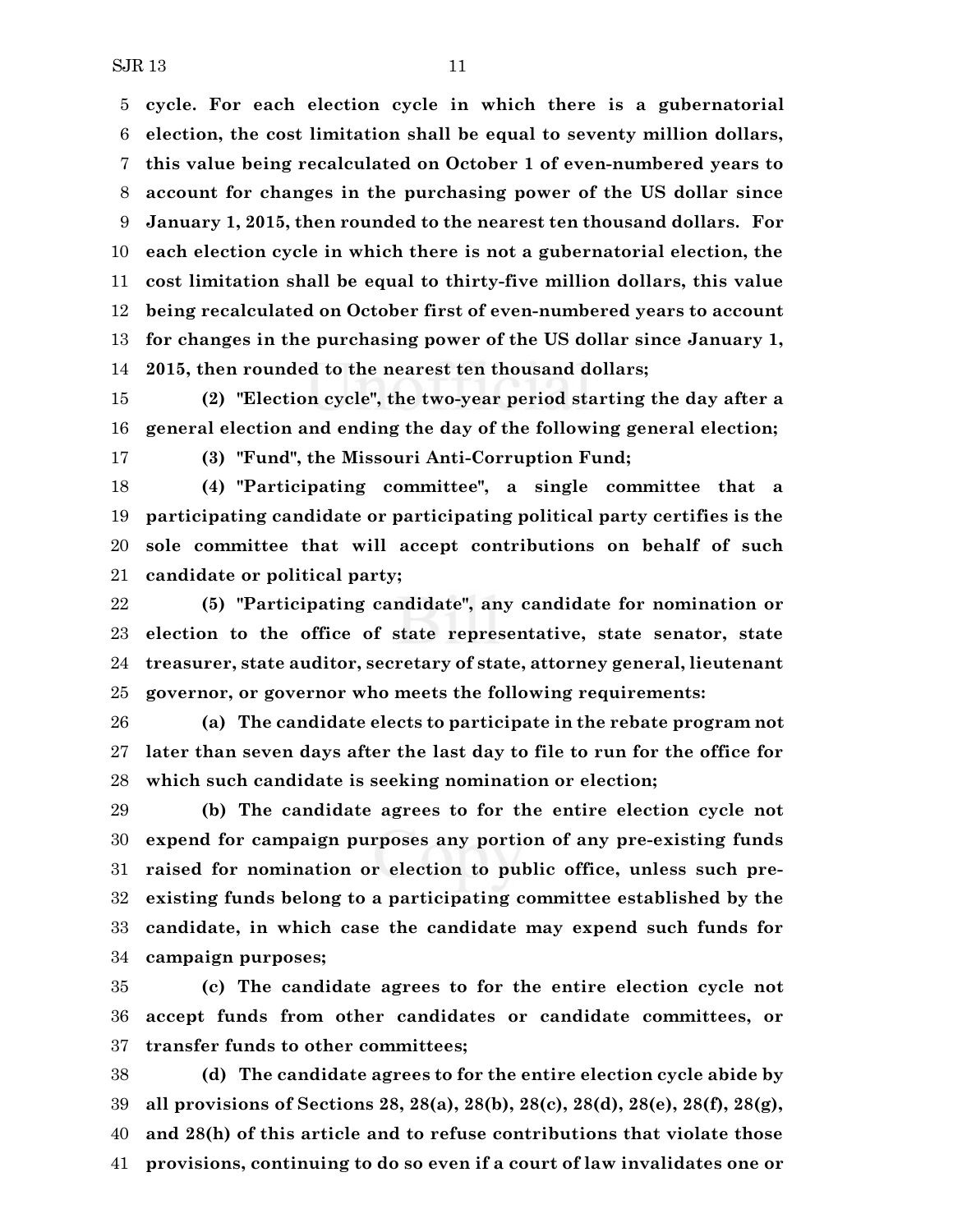**more of those provisions;**

 **(e) The candidate agrees that his or her participating committee will never, on net, be in debt;**

**(f) The candidate satisfies the requirement that a candidate:**

 **a. For governor must raise at least twenty-five thousand dollars in contributions of one hundred dollars or less from at least two hundred fifty contributors;**

 **b. For any statewide office other than governor must raise at least ten thousand dollars in contributions of one hundred dollars or less from at least one hundred contributors;**

 **c. For state senator must raise at least four thousand dollars in contributions of one hundred dollars or less from at least forty contributors;**

 **d. For state house of representatives must raise at least two thousand five hundred dollars in contributions of one hundred dollars or less from at least twenty-five contributors;**

 **(6) "Participating political party", any political party that meets the following requirements:**

 **(a) The party elects to participate in the rebate program before the first day of the election cycle during which the party desires to participate in the rebate program;**

 **(b) The party agrees to for the entire election cycle not expend for campaign purposes any portion of any pre-existing funds raised by that party, unless such pre-existing funds belong to a participating committee established by the party, in which case the party may expend such funds for campaign purposes;**

 **(c) The party agrees to for the entire election cycle abide by all provisions of Sections 28, 28(a), 28(b), 28(c), 28(d), 28(e), 28(f), 28(g), and 28(h) of this article and to refuse contributions that violate those provisions, continuing to do so even if a court of law invalidates one or more of those provisions;**

 **(d) The party agrees that its participating committee will never, on net, be in debt;**

 **(e) In the most recent general election for either governor, lieutenant governor, attorney general, secretary of state, state auditor, or state treasurer, a candidate nominated by the party received at least one percent of the vote in at least half of the counties in Missouri;**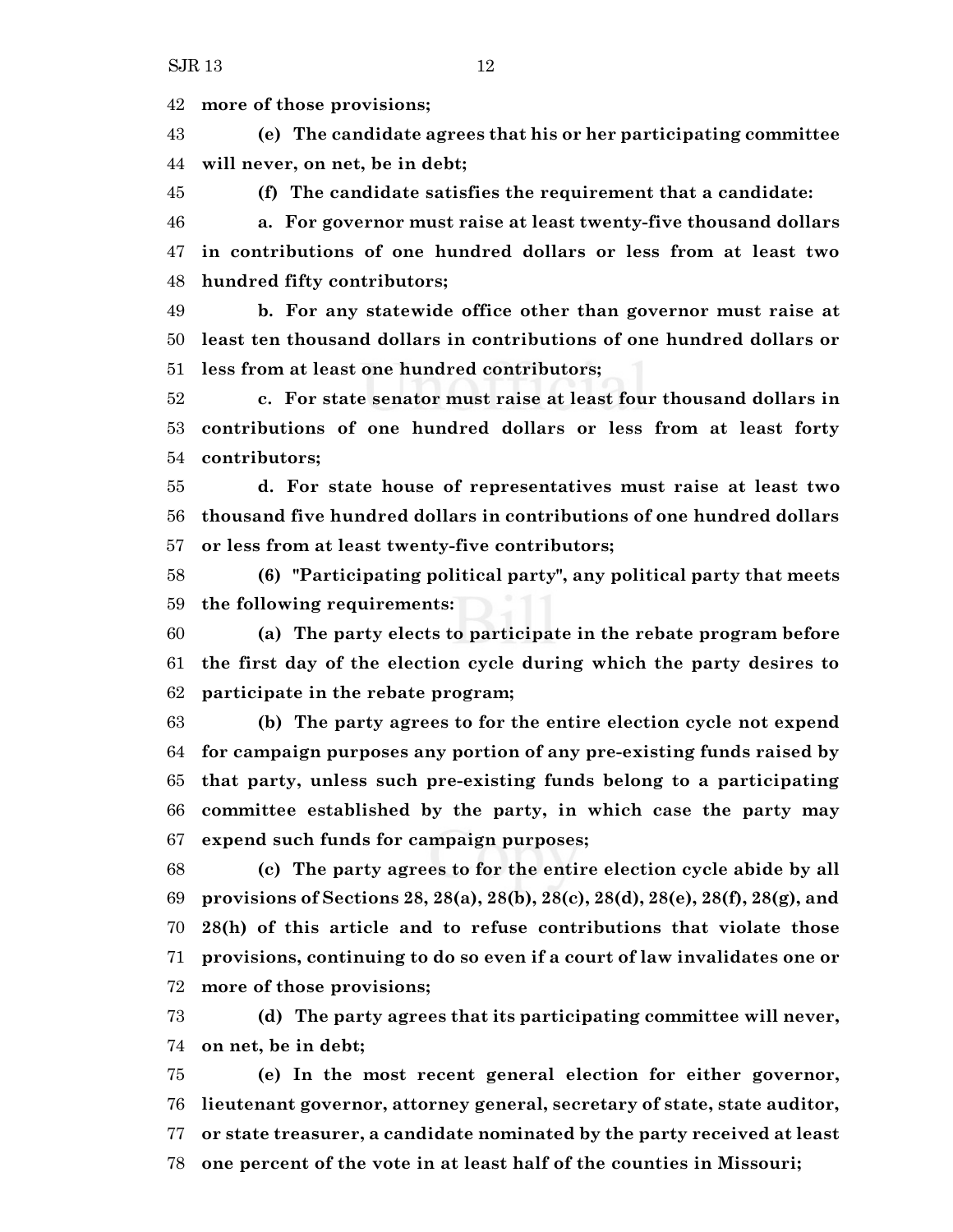**(7) "Rebate amount", for any election cycle, such number shall be equal to the maximum total value of all rebates that a rebate-eligible person may receive during that election cycle. For the election cycle beginning in November 2016, and for the election cycle beginning in November 2018, the rebate amount shall be equal to one hundred dollars per election cycle, adjusted for inflation to account for changes in the purchasing power of the US dollar between January 1, 2015, and the October 1 immediately before the beginning of the election cycle in question and then rounded to the nearest five dollars. Beginning with the election cycle starting in November 2020, the rebate amount shall be calculated as follows:**

 **(a) The "recent rebate amount" shall be the rebate amount for the election cycle that began four years before the election cycle for which the rebate amount is now being calculated;**

 **(b) The "recent observed rebate total" shall be the rebate total observed for the election cycle that began four years before the election cycle for which the rebate amount is now being calculated;**

 **(c) The "recent target rebate total" shall be the target rebate total for the election cycle that began four years before the election cycle for which the rebate amount is now being calculated;**

 **(d) The "offset" shall be the value arrived at after dividing the recent target rebate total by the recent observed rebate total, then multiplying such number by the recent rebate amount, then subtracting from this number the recent rebate amount, then dividing that number by two;**

 **(e) The "provisional rebate amount" shall be the value arrived at after adding to the recent rebate amount the value of the lesser of the offset or the recent rebate amount;**

 **(f) The rebate amount shall be finally calculated by adjusting the provisional rebate amount for inflation to account for any changes in the purchasing power of the United States dollar that occurred during the four years preceding the October 1 immediately preceding the first day of the election cycle for which the rebate amount is being calculated, and then by rounding the result to the nearest five dollars; (8) "Rebate-eligible person", any person who is registered to vote in the state of Missouri or is eligible to register to vote in the state of Missouri and is no younger than eighteen years of age;**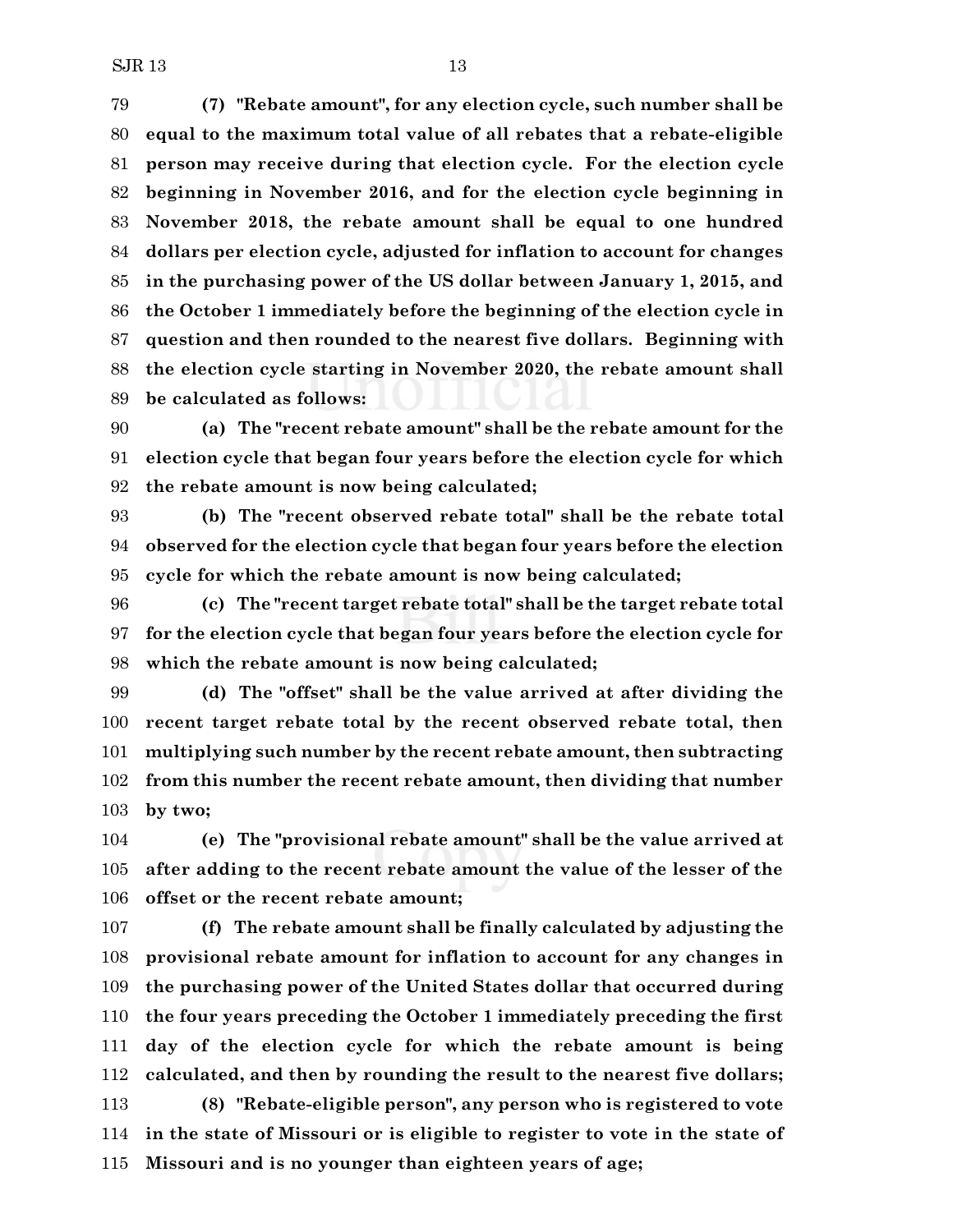**(9) "Rebate program", the program established in this article according to which the ethics commission is instructed to issue rebates to cover small contributions made to participating committees by rebate-eligible persons;**

 **(10) "Rebate total", for any election cycle, such number shall be equal to the total dollar value of all rebates issued during an election cycle;**

 **(11) "Target rebate total", for any election cycle that ends on the day of a gubernatorial election, such number shall be equal to fifty million dollars, adjusted for inflation to account for any changes in the purchasing power of the U.S. dollar between January 1, 2015, and the first day of the election cycle for which the target rebate total is being calculated. For any election cycle that does not end on the day of a gubernatorial election, such number shall be equal to twenty-five million dollars, adjusted for inflation to account for any changes in the purchasing power of the U.S. dollar between January 1, 2015, and the first day of the election cycle for which the target rebate total is being calculated.**

**Section 26(b). Every participating candidate or party shall designate one and only one participating committee, which shall receive rebate-eligible contributions and make required reports to the commission. The commission shall promulgate rules ensuring that each such committee designates appropriate officers and files timely disclosure reports on a regular basis to ensure compliance with the requirements of this article.**

**Section 26(c). The fund shall be a dedicated fund and, upon appropriation, money in the fund shall be used solely for the administration of any provision of law over which the commission has authority. Any moneys in excess of ten million dollars remaining in the fund on December 31 of any even-numbered year shall revert to the credit of the general revenue fund. For each election cycle in which there is a gubernatorial election, the director shall provide an additional amount equal to seven percent of the cost limitation for election cycles in which there is a gubernatorial election. For each election cycle in which there is no gubernatorial election, the director shall provide an additional amount equal to fourteen percent of the cost limitation for election cycles in which there is no gubernatorial**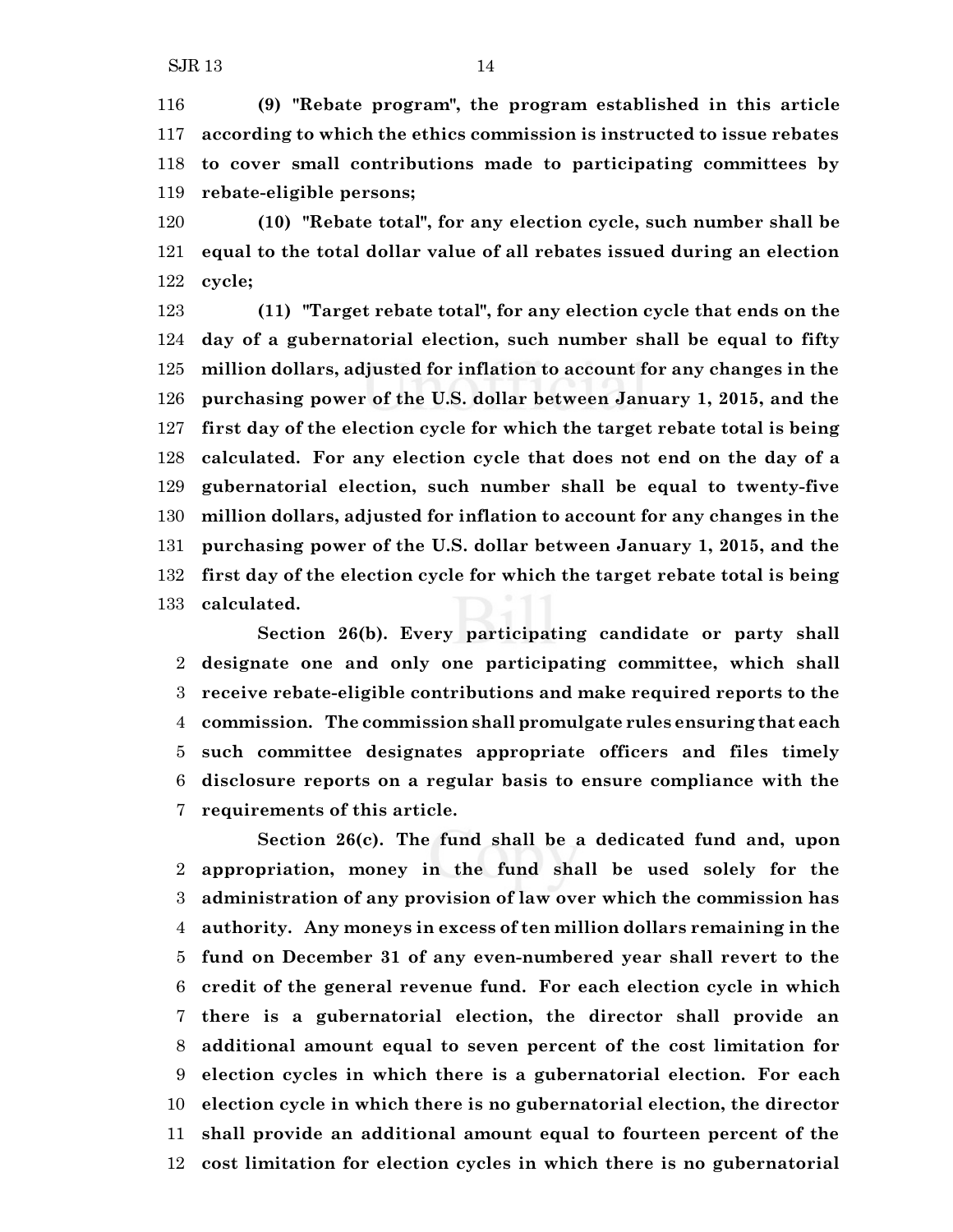**election. The funding mandated by this article shall be allocated by the director notwithstanding the legislative appropriation requirement of Article IV, Section 28 of the Constitution of Missouri or any other provision of the constitution or law limiting the ability of the director to provide funding to the Missouri anti-corruption fund or the commission.**

**Section 26(d). 1. For every dollar that a rebate-eligible person contributes to a participating committee, that person shall receive a one dollar rebate from the ethics commission, provided that four requirements are met:**

 **(1) The ethics commission will in no case issue more than the rebate amount in rebates to any person during a single two-year election cycle;**

 **(2) The ethics commission will issue rebates for contributions in the order that participating committees report those contributions to the ethics commission;**

 **(3) The ethics commission will not during a single two-year election cycle issue rebates totaling in value more than the cost limitation for that election cycle;**

**(4) No person may receive a rebate for:**

**(a) In-kind contributions of property, goods, or services;**

 **(b) Contributions in the form of the purchase price paid for an item with significant intrinsic and enduring value;**

 **(c) Contributions in the form of the purchase price paid for or otherwise induced by a chance to participate in a raffle, lottery, or similar drawing for valuable prizes;**

 **(d) Contributions from individuals under the age of eighteen years;**

 **(e) Contributions from individual vendors to whom the participating candidate or party or his or her principal committee makes an expenditure in furtherance of the nomination for election or election covered by the candidate's certification, unless such expenditure is reimbursing an advance.**

 **2. The commission shall make rebate payments to rebate-eligible persons in accordance with the requirements of this section. The commission shall promulgate rules to ensure that rebate payments are made securely, accurately, and efficiently, and that each rebate-eligible**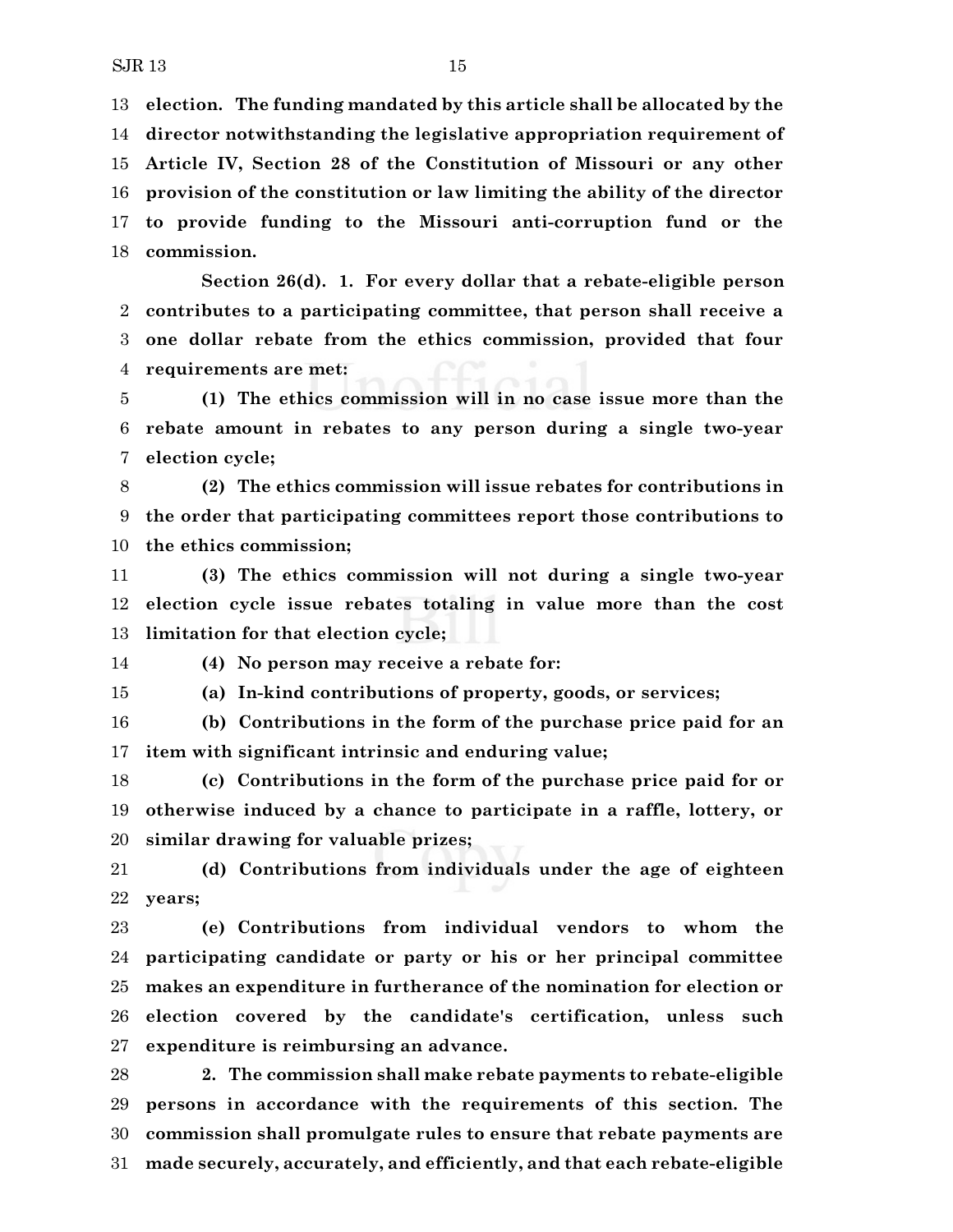**person receives a rebate within fifteen business days of the day the contribution was reported to the commission by the committee that received it.**

 **3. In every election cycle, no less than one month and no more than two months before the first primary election held by a major political party, the commission shall purchase advertisements in the newspaper of highest circulation in each county of the state, advertising the rebate program and including basic instructions and rules for the rebate program, including among other things the rebate amount for the election cycle, the cost limitation for the election cycle, and the URL of a website at which the ethics commission will report at least as frequently as every business day the rebate total to date for the election cycle.**

 **4. To ensure that rebates are delivered promptly, the commission shall allow participating committees to file reports of contributions at least as frequently as one per forty-eight hours when such committees wish to do so.**

 **5. The commission shall promulgate rules to ensure that any contributor who makes a contribution of five hundred dollars or less to any participating committee may withdraw that contribution up until seventy-two hours after the contribution is made.**

**Section 27(a). 1. A bipartisan "Missouri Ethics Commission", composed of six members, is hereby established. The commission shall be assigned to the office of administration with supervision by the office of administration only for budgeting and reporting as provided by subdivisions (4) and (5) of subsection 6 of section 1 of the Reorganization Act of 1974. Supervision by the office of administration shall not extend to matters relating to policies, regulative functions or appeals from decisions of the commission, and the commissioner of administration, any employee of the office of administration, or the governor, either directly or indirectly, shall not participate or interfere with the activities of the commission in any manner not specifically provided by law and shall not in any manner interfere with the budget request of or withhold any moneys appropriated to the commission by the general assembly. All members of the commission shall be appointed by the governor with the advice and consent of the senate from lists submitted pursuant to this section. Each congressional**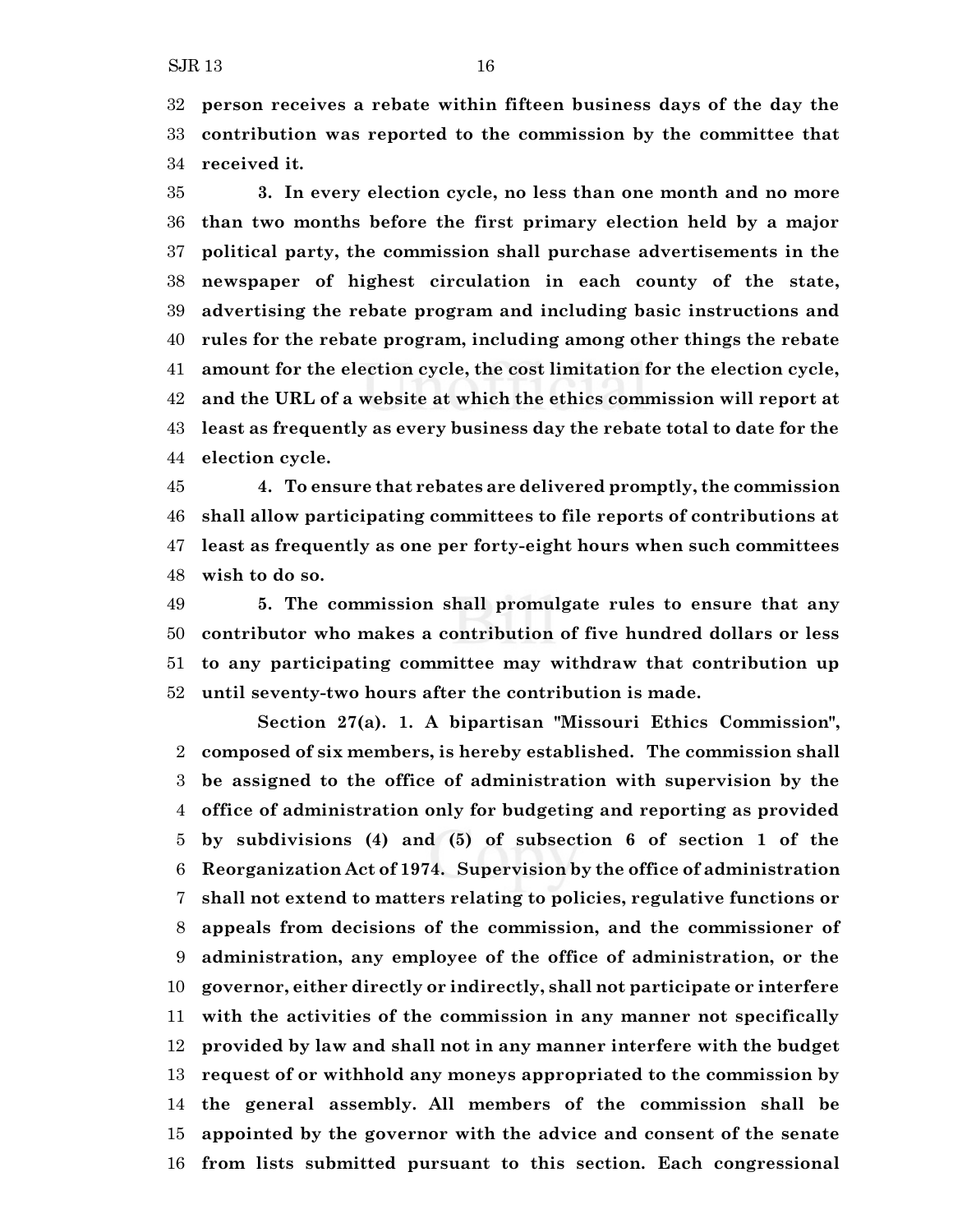**district committee of the political parties having the two highest number of votes cast for their candidate for governor at the last gubernatorial election shall submit two names of eligible nominees for membership on the commission to the governor, and the governor shall select six members from such nominees to serve on the commission.**

 **2. Within thirty days of submission of the person's name to the governor as provided in this article, and in order to be an eligible nominee for appointment to the commission, a person shall file a financial interest statement and shall provide the governor, the president pro tempore of the senate, and the commission with a list of all political contributions and the name of the candidate or committee, political party, or continuing committee, to which those contributions were made within the four-year period prior to such appointment, made by the nominee, the nominee's spouse, or any business entity in which the nominee has a substantial interest. The information shall be maintained by the commission and available for public inspection during the period of time during which the appointee is a member of the commission. In order to be an eligible nominee for membership on the commission, a person shall be a citizen and a resident of the state and shall have been a registered voter in the state for a period of at least five years preceding the person's appointment.**

 **3. The term of each member shall be for four years. At no time shall more than three of the six commission members come from the lists of candidates submitted by the same political party, unless such member was submitted on a list by each of the two political parties that submitted lists under this section, nor shall more than three members of the commission be members of the same political party, nor shall more than one member be from any one United States congressional district. Not more than two members appointed from the even-numbered congressional districts shall be members of the same political party, and no more than two members from the odd-numbered congressional districts shall be members of the same political party. Terms of successor members of the commission shall expire on March fifteenth of the fourth year of their term. No member of the commission shall serve on the commission after the expiration of the member's term, except that a member's term may be extended one time for up to one hundred twenty days if there are vacancies on the**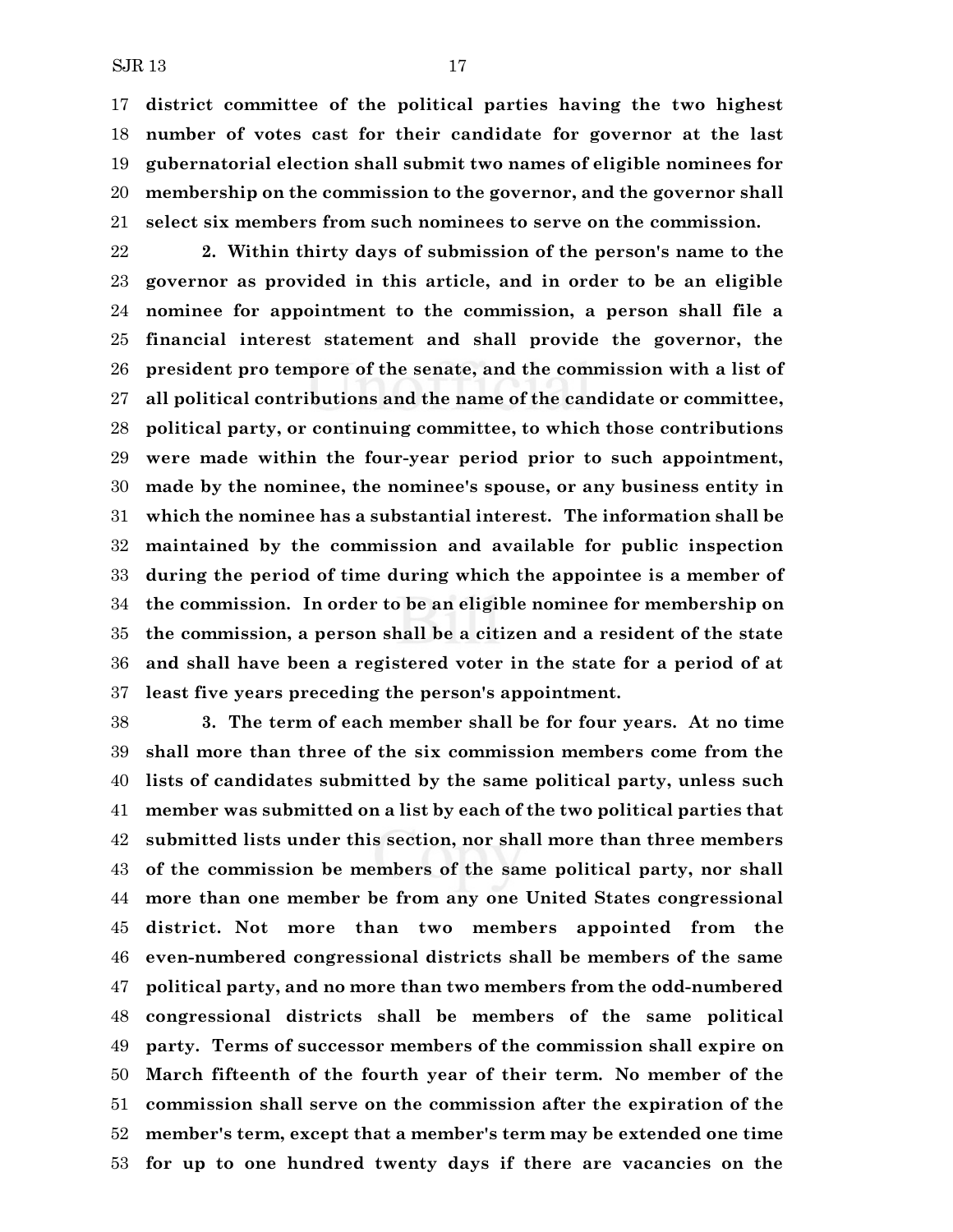**hundred twenty days as provided in this article. 4. Vacancies or expired terms on the commission shall be filled in the same manner as the original appointment was made, except as provided in this subsection. Within thirty days of the vacancy or ninety days before the expiration of the term, the names of two eligible nominees for membership on the commission shall be submitted to the governor by the congressional district committees of the political party or parties of the vacating member or members, from the even- or odd-numbered congressional districts, based on the residence of the vacating member or members, other than from the congressional district committees from districts then represented on the commission and from the same congressional district party committee or**

 **committees which originally appointed the member or members whose positions are vacated. Appointments to fill vacancies or expired terms shall be made within forty-five days after the deadline for submission of names by the congressional district committees, and shall be subject to the same qualifications for appointment and eligibility as is provided in this article. Appointments to fill vacancies for unexpired terms shall be for the remainder of the unexpired term of the member whom the appointee succeeds, and such appointees shall be eligible for appointment to one full four-year term. If the congressional district committee does not submit the required two nominees within the thirty days or if the congressional district committee does not submit the two nominees within an additional thirty days after receiving notice from the governor to submit the nominees, then the governor may appoint a person or persons who shall be subject to the same qualifications for appointment and eligibility as provided in this article.**

 **5. The governor, with the advice and consent of the senate, may remove any member only for substantial neglect of duty, inability to discharge the powers and duties of office, gross misconduct or conviction of a felony or a crime involving moral turpitude. Members of the commission also may be removed from office by concurrent resolution of the general assembly signed by the governor. If such resolution receives the vote of two-thirds or more of the membership of both houses of the general assembly, the signature of the governor**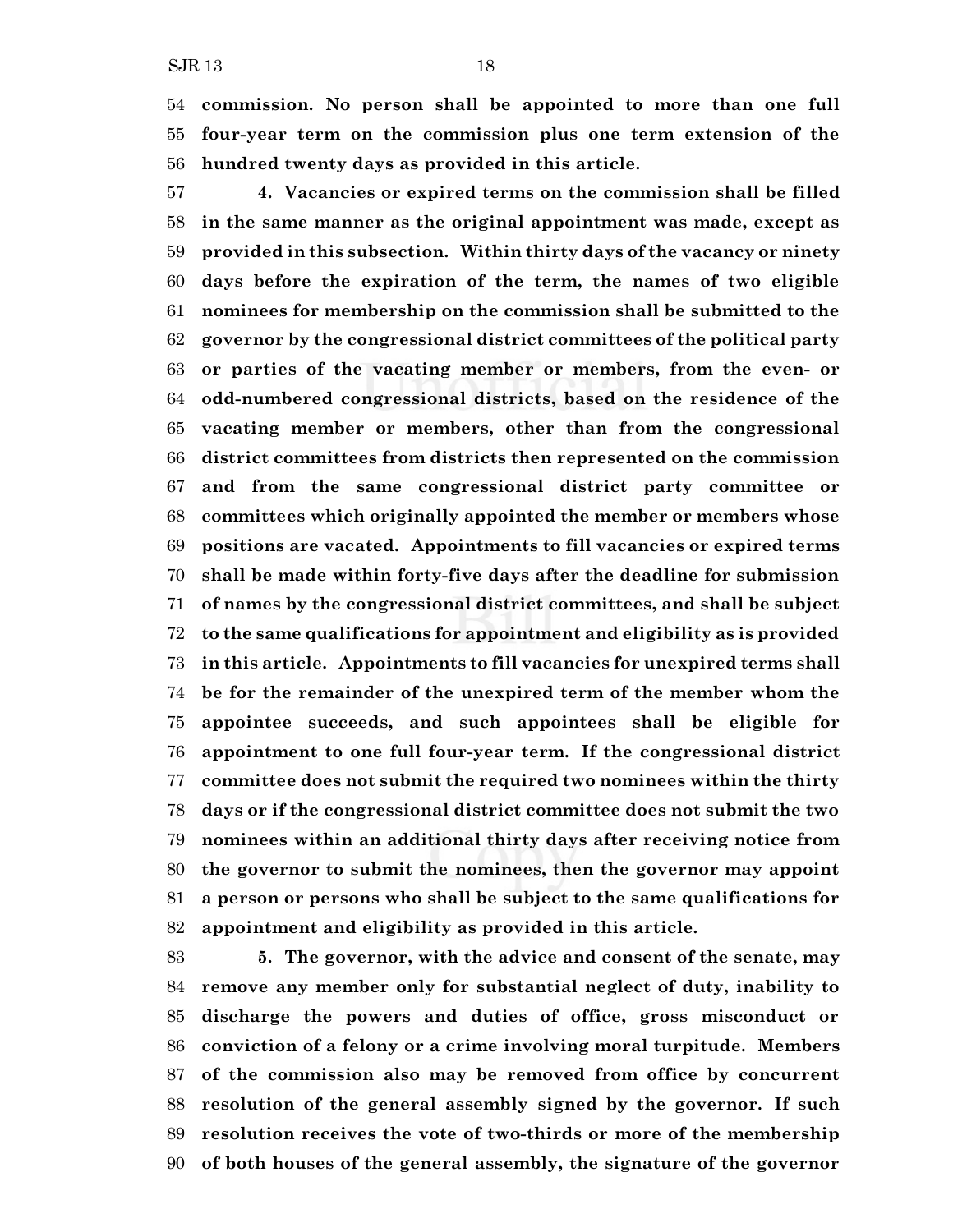**shall not be necessary to effect removal. The office of any member of the commission who moves from the congressional district from which the member was appointed shall be deemed vacated upon such change of residence.**

 **6. The commission shall elect biennially one of its members as the chair. The chair shall not succeed himself or herself after two years. No member of the commission shall succeed as chair any member of the same political party as himself or herself. At least four members are necessary to constitute a quorum. The votes of four members shall be sufficient for the commission to take any action unless otherwise specified herein. In the event that only three members vote in favor of taking any action, the enforcement counsel shall have the power to vote for or against the action or recommendation. The action shall be taken or the recommendation shall be made if the enforcement counsel votes in favor of the action or recommendation.**

 **7. No member or employee of the commission, during the person's term of service, shall hold or be a candidate for any other public office.**

 **8. In the event that a retired judge is appointed as a member of the commission, the judge shall not serve as a special investigator while serving as a member of the commission.**

 **9. No member of the commission shall, during the member's term of service or within one year thereafter:**

 **(1) Be employed by the state or any political subdivision of the state;**

**(2) Be employed as a lobbyist;**

**(3) Serve on any other governmental board or commission;**

**(4) Be an officer of any political party or political organization;**

 **(5) Permit the person's name to be used, or make contributions, in support of or in opposition to any candidate or proposition;**

 **(6) Participate in any way in any election campaign; except that a member or employee of the commission shall retain the right to register and vote in any election, to express the person's opinion privately on political subjects or candidates, to participate in the activities of a civic, community, social, labor or professional organization and to be a member of a political party.**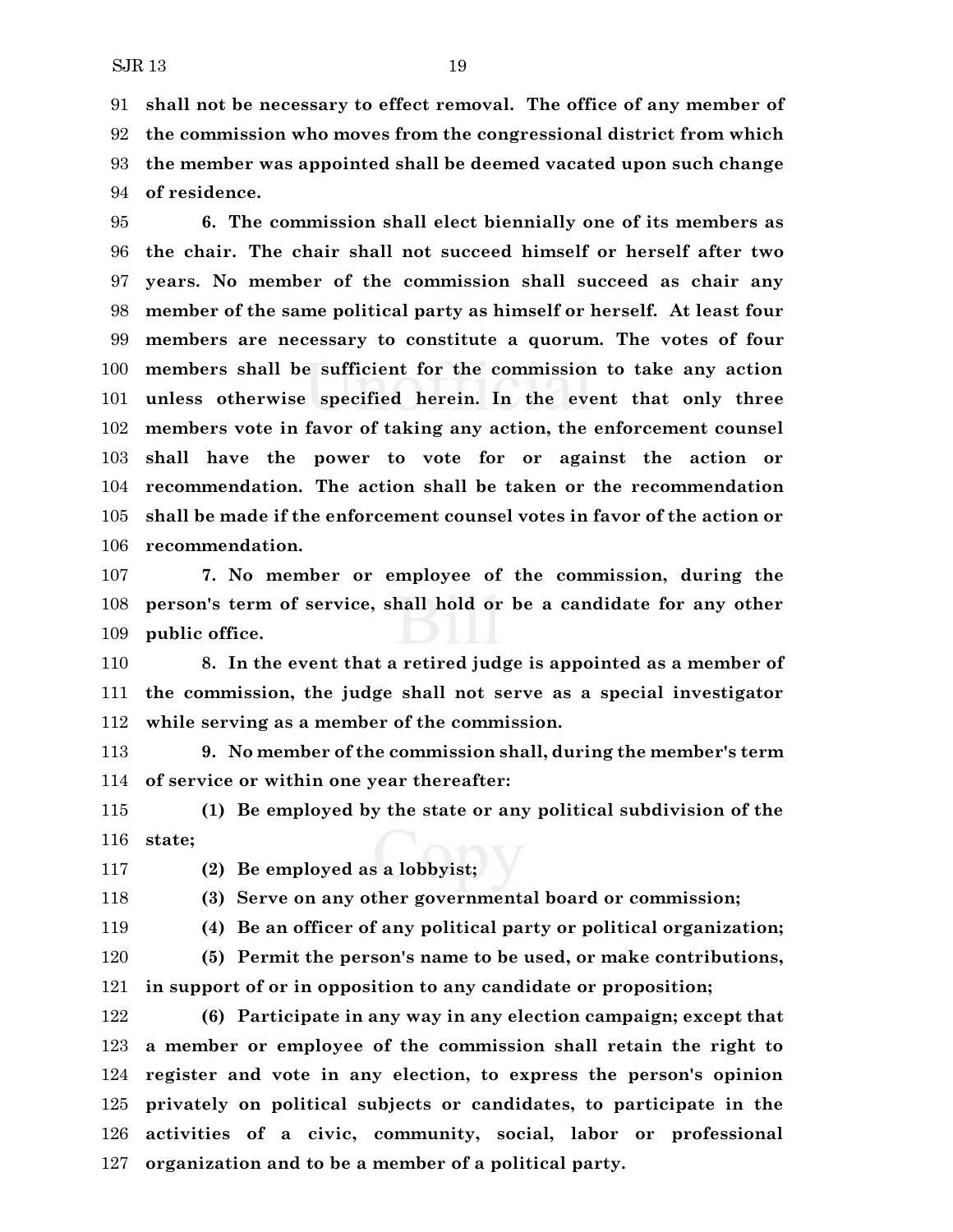**10. Each member of the commission shall receive, as full compensation for the member's services, the sum of one hundred dollars per day for each full day actually spent on work of the commission, and the member's actual and necessary expenses incurred in the performance of the member's official duties.**

 **11. The commission shall appoint an executive director who shall serve subject to the supervision of and at the pleasure of the commission. The executive director shall be responsible for the administrative operations of the commission and perform such other duties as may be delegated or assigned to the director by law or by rule of the commission. The executive director shall employ staff and retain such contract services as the director deems necessary, within the limits authorized by appropriations by the general assembly.**

 **12. All lobbyist registration and expenditure reports, financial interest statements, and campaign finance disclosure reports shall be filed with the commission.**

 **13. Within sixty days of the initial meeting of the first commission appointed, the commission shall obtain from the clerk of the supreme court or the state courts administrator a list of retired appellate and circuit court judges who did not leave the judiciary as a result of being defeated in an election. The executive director shall determine those judges who indicate their desire to serve as special investigators and to investigate any and all complaints referred to them by the commission. The executive director shall maintain an updated list of those judges qualified and available for appointment to serve as special investigators. Such list shall be updated at least annually. The commission shall refer complaints to such special investigators on that list on a rotating schedule which ensures a random assignment of each special investigator. Each special investigator shall receive only one unrelated investigation at a time and shall not be assigned to a second or subsequent investigation until all other eligible investigators on the list have been assigned to an investigation. In the event that no special investigator is qualified or available to conduct a particular investigation, the commission may appoint a special investigator to conduct such particular investigation.**

 **14. The commission shall have the following duties and responsibilities:**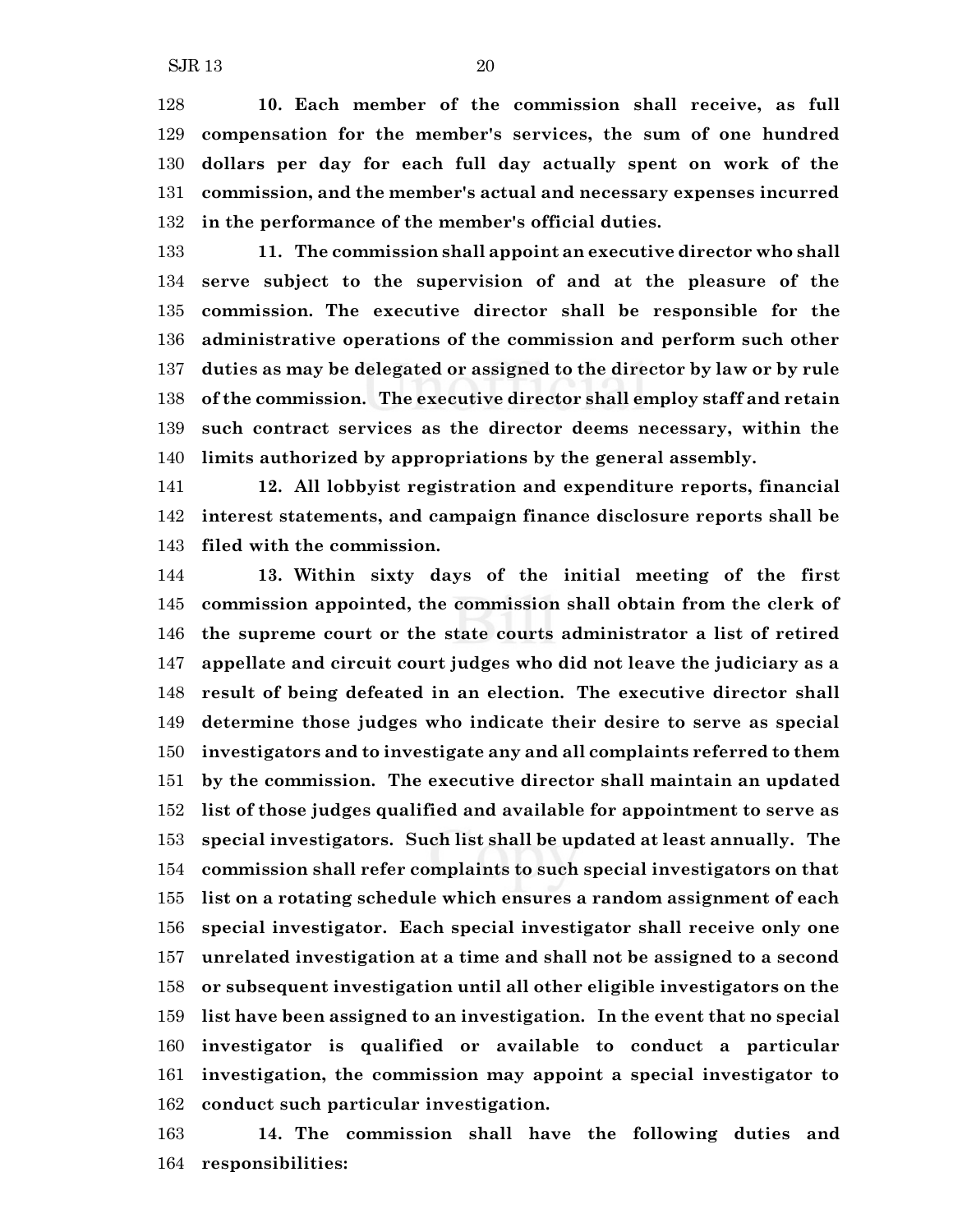**(1) Receive and review complaints regarding alleged violation of laws governing lobbying, conflicts of interest, and campaign finance conduct initial reviews and investigations regarding such complaints as provided herein; refer complaints to appropriate prosecuting authorities and appropriate disciplinary authorities along with recommendations for sanctions; and initiate judicial proceedings as allowed by law;**

 **(2) Review and investigate any reports and statements required by the campaign finance disclosure laws and financial interest disclosure laws or lobbyist registration and reporting laws for timeliness, accuracy and completeness of content;**

 **(3) Conduct investigations as provided in section 105.959, RSMo; (4) Develop appropriate systems to file and maintain an index of all such reports and statements to facilitate public access to such information, except as may be limited by confidentiality requirements**

 **otherwise provided by law, including cross-checking of information contained in such statements and reports. The commission may enter into contracts with the appropriate filing officers to effectuate such system. Such filing officers shall cooperate as necessary with the commission as reasonable and necessary to effectuate such purposes;**

 **(5) Provide information and assistance to lobbyists, elected and appointed officials, and employees of the state and political subdivisions in carrying out laws regulating conflict of interest, lobbying, and campaign finance;**

 **(6) Make recommendations to the governor and general assembly or any state agency on the need for further legislation with respect to the ethical conduct of public officials and employees and to advise state and local government in the development of local government codes of ethics and methods of disclosing conflicts of interest as the commission may deem appropriate to promote high ethical standards among all elected and appointed officials or employees of the state or any political subdivision thereof and lobbyists;**

**(7) Render advisory opinions as provided by this section;**

 **(8) Promulgate rules relating to the provisions of sections 105.955 to 105.963, RSMo, and chapter 130, RSMo. All rules and regulations issued by the commission shall be prospective only in operation;**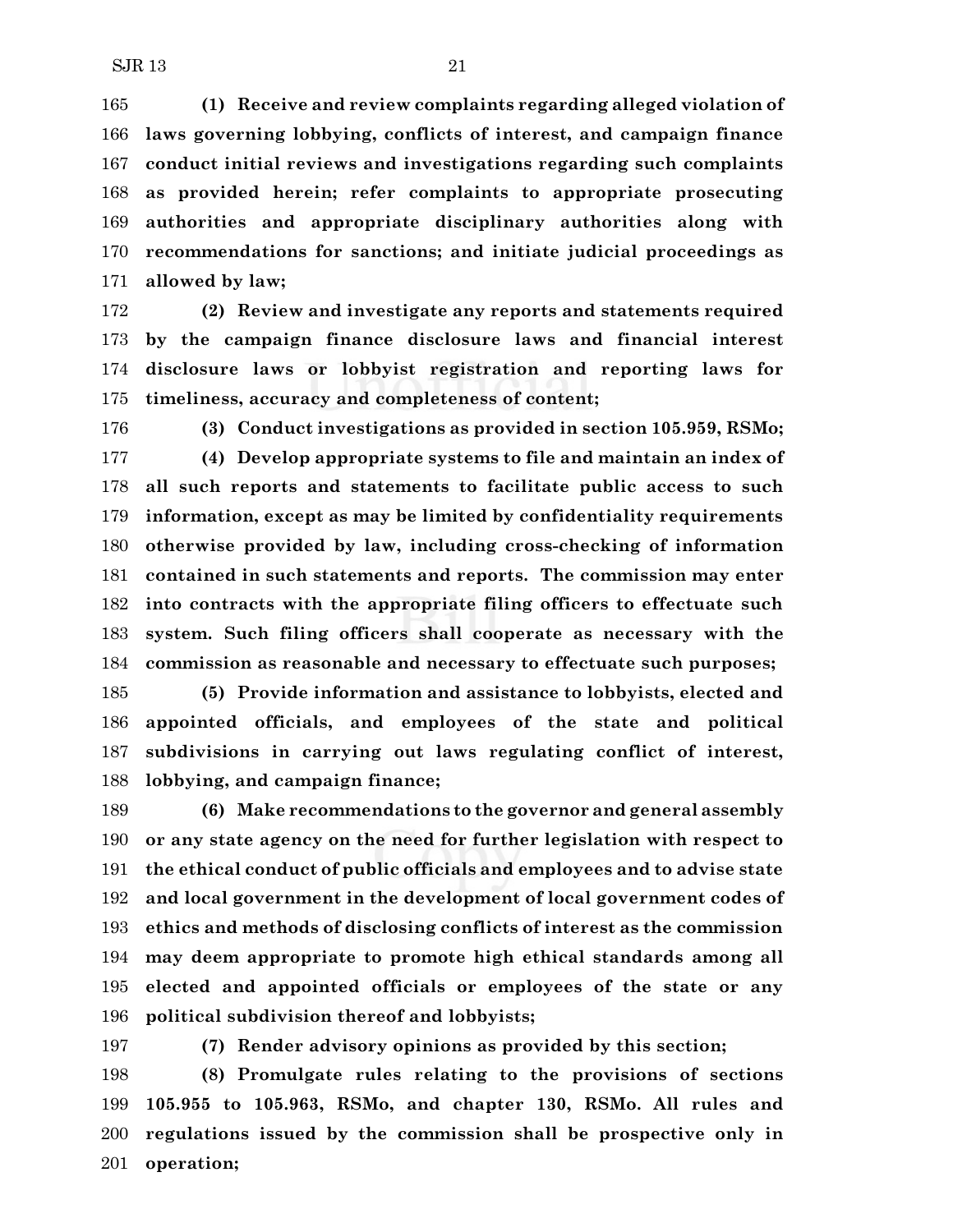**(9) Request and receive designations of decision-making public servants.**

 **15. In connection with such powers provided by statutes regulating the commission and campaign finance the commission may: (1) Subpoena witnesses and compel their attendance and testimony. Subpoenas shall be served and enforced in the same manner provided by section 536.077, RSMo, except that during an investigation, the commission may delegate the power to issue subpoenas to the executive director;**

**(2) Administer oaths and affirmations;**

 **(3) Take evidence and require by subpoena duces tecum the production of books, papers, and other records relating to any matter being investigated or to the performance of the commission's duties or exercise of its powers. Subpoenas duces tecum shall be served and enforced in the same manner provided by section 536.077, RSMo, except that during an investigation, the commission may delegate the power to issue subpoenas duces tecum to the executive director;**

 **(4) Employ such personnel, including legal counsel, and contract for services including legal counsel, within the limits of its appropriation, as it deems necessary provided such legal counsel, either employed or contracted, represents the Missouri ethics commission before any state agency or before the courts at the request of the Missouri ethics commission. Nothing in this section shall limit the authority of the Missouri ethics commission as provided for in subsection 2 of section 105.961, RSMo; and**

 **(5) Obtain information from any department, division or agency of the state or any political subdivision reasonably calculated to lead to the discovery of evidence which will reasonably assist the commission in carrying out its duties.**

 **16. (1) Upon written request for an advisory opinion received by the commission, and if the commission determines that the person requesting the opinion would be directly affected by the application of law to the facts presented by the requesting person, the commission shall issue a written opinion advising the person who made the request, in response to the person's particular request, regarding any issue on which the commission can receive a complaint. The commission may decline to issue a written opinion by a vote of four members and shall**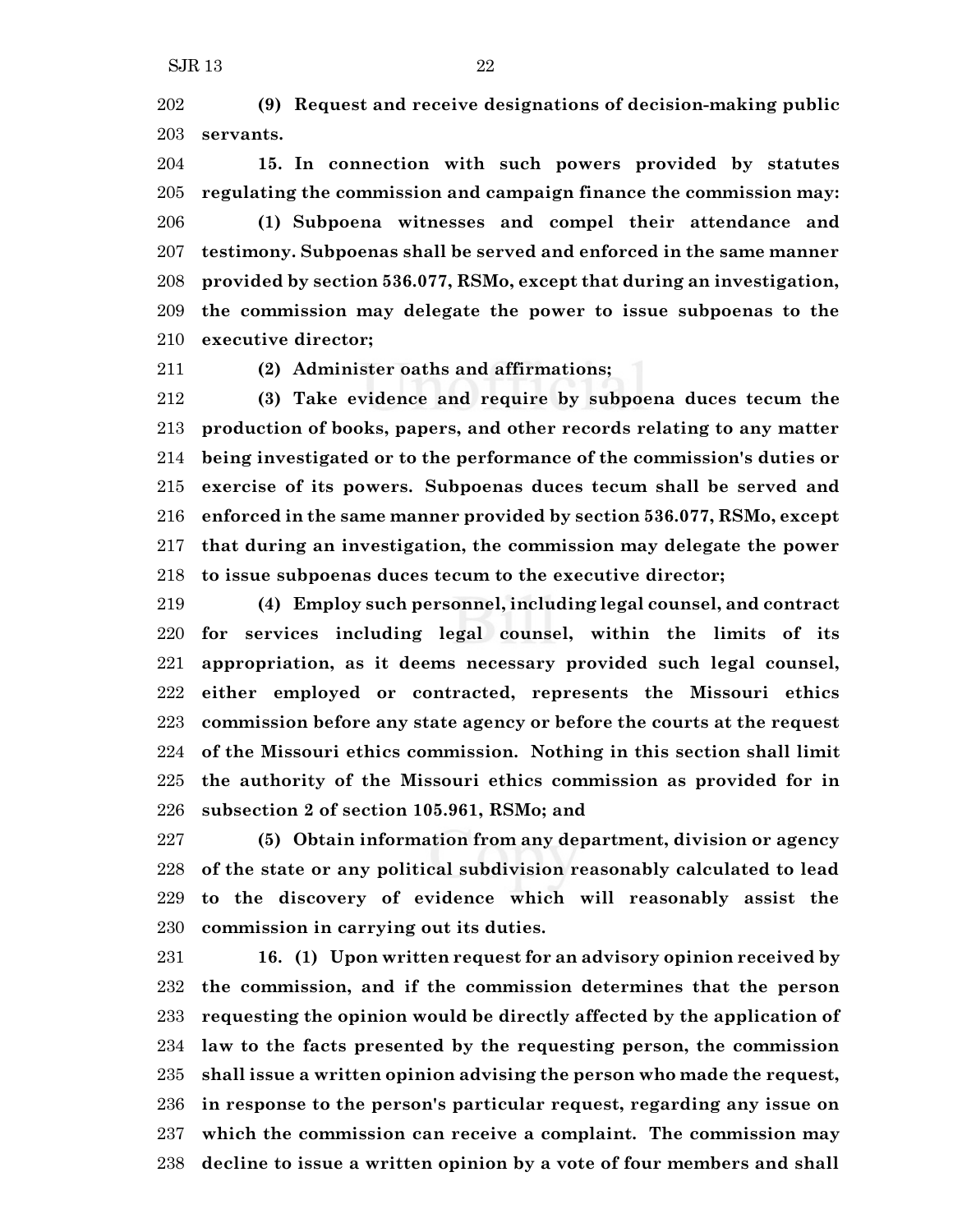**provide to the requesting person the reason for the refusal in writing. The commission shall give an approximate time frame as to when the written opinion shall be issued. Such advisory opinions shall be issued no later than ninety days from the date of receipt by the commission. Such requests and advisory opinions, deleting the name and identity of the requesting person, shall be compiled and published by the commission on at least an annual basis. Advisory opinions issued by the commission shall be maintained and made available for public inspection and copying at the office of the commission during normal business hours. Any advisory opinion or portion of an advisory opinion rendered pursuant to this subsection shall be withdrawn by the commission if, after hearing thereon, the joint committee on administrative rules finds that such advisory opinion is beyond or contrary to the statutory authority of the commission or is inconsistent with the legislative intent of any law enacted by the general assembly, and after the general assembly, by concurrent resolution, votes to adopt the findings and conclusions of the joint committee on administrative rules. Any such concurrent resolution adopted by the general assembly shall be published at length by the commission in its publication of advisory opinions of the commission next following the adoption of such resolution, and a copy of such concurrent resolution shall be maintained by the commission, along with the withdrawn advisory opinion, in its public file of advisory opinions. The commission shall also send a copy of such resolution to the person who originally requested the withdrawn advisory opinion. Any advisory opinion issued by the ethics commission shall act as legal direction to any person requesting such opinion and no person shall be liable for relying on the opinion and it shall act as a defense of justification against prosecution. An advisory opinion of the commission shall not be withdrawn unless:**

**(a) The authorizing statute is declared unconstitutional;**

**(b) The opinion goes beyond the power authorized by statute; or**

**(c) The authorizing statute is changed to invalidate the opinion.**

 **(2) Upon request, the attorney general shall give the attorney general's opinion, without fee, to the commission, any elected official of the state or any political subdivision, any member of the general assembly, or any director of any department, division or agency of the**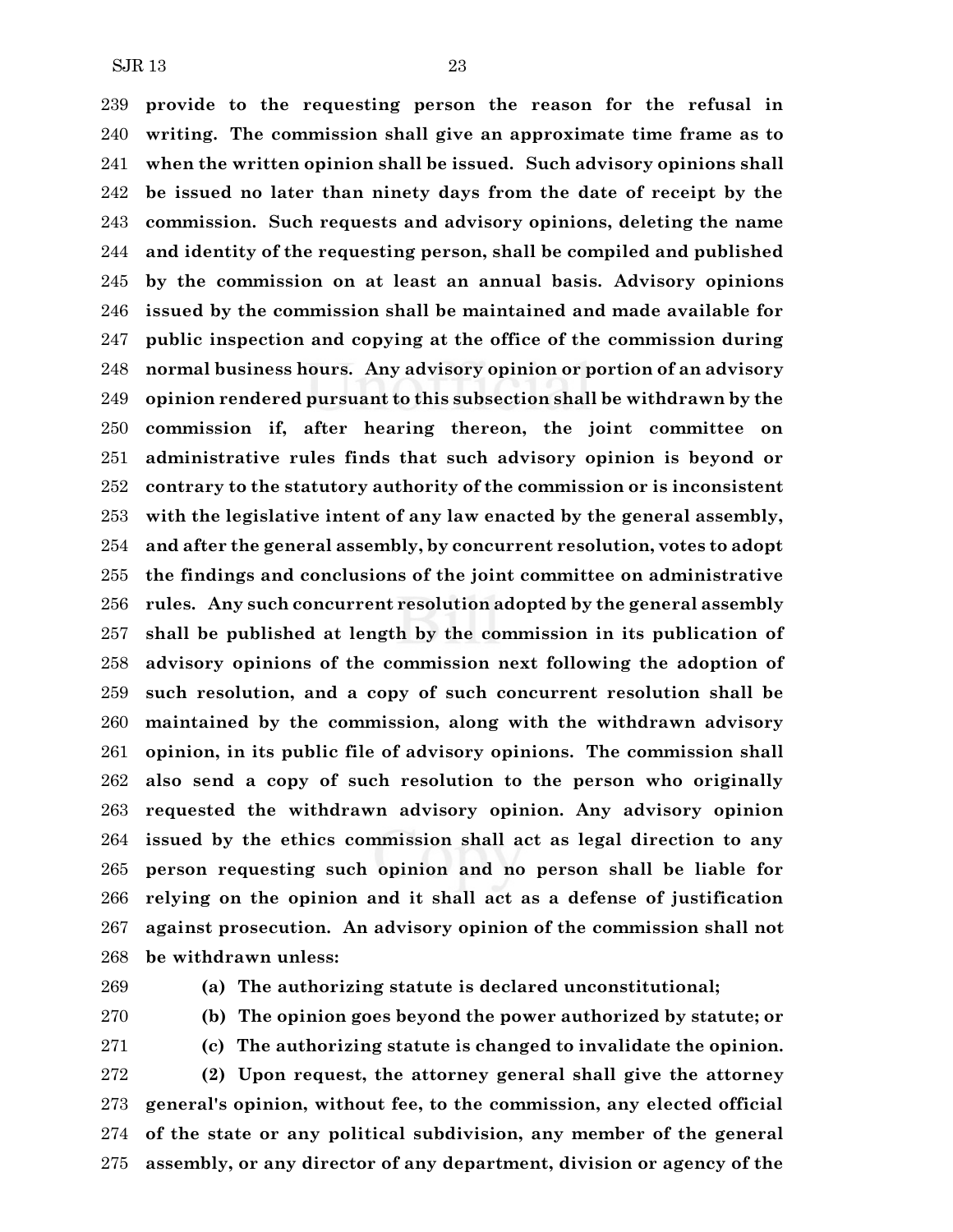**state, upon any question of law regarding the effect or application of laws regulating lobbying, conflicts of interest, and campaign finance. Such opinion need be in writing only upon request of such official, member or director, and in any event shall be rendered within sixty days that such request is delivered to the attorney general.**

 **17. The state auditor and the state auditor's duly authorized employees who have taken the oath of confidentiality may audit the commission and in connection therewith may inspect materials relating to the functions of the commission. Such audit shall include a determination of whether appropriations were spent within the intent of the general assembly, but shall not extend to review of any file or document pertaining to any particular investigation, audit or review by the commission, an investigator or any staff or person employed by the commission or under the supervision of the commission or an investigator. The state auditor and any employee of the state auditor shall not disclose the identity of any person who is or was the subject of an investigation by the commission and whose identity is not public information as provided by law.**

 **18. From time to time but no more frequently than annually the commission may request the officials and entities described in subdivision (6) of section 105.450, RSMo, to identify for the commission in writing those persons associated with such office or entity which such office or entity has designated as a decision-making public servant. Each office or entity delineated in subdivision (6) of section 105.450, RSMo, receiving such a request shall identify those so designated within thirty days of the commission's request.**

 **19. (1) There shall be a unit known as the enforcement unit established within the commission. The head of such unit shall be the enforcement counsel. The enforcement counsel shall have sole authority within the commission to investigate on his or her own initiative or upon complaint alleged violations of this article. All complaints filed under this section or pursuant to section 105.957, RSMo, shall be forwarded to the enforcement unit.**

 **(2) (a) a. Before January 31, 2017, and before January thirty-first every four years thereafter, the commission shall appoint the enforcement counsel and a deputy enforcement counsel with advice and consent of the senate. The deputy enforcement counsel shall be a**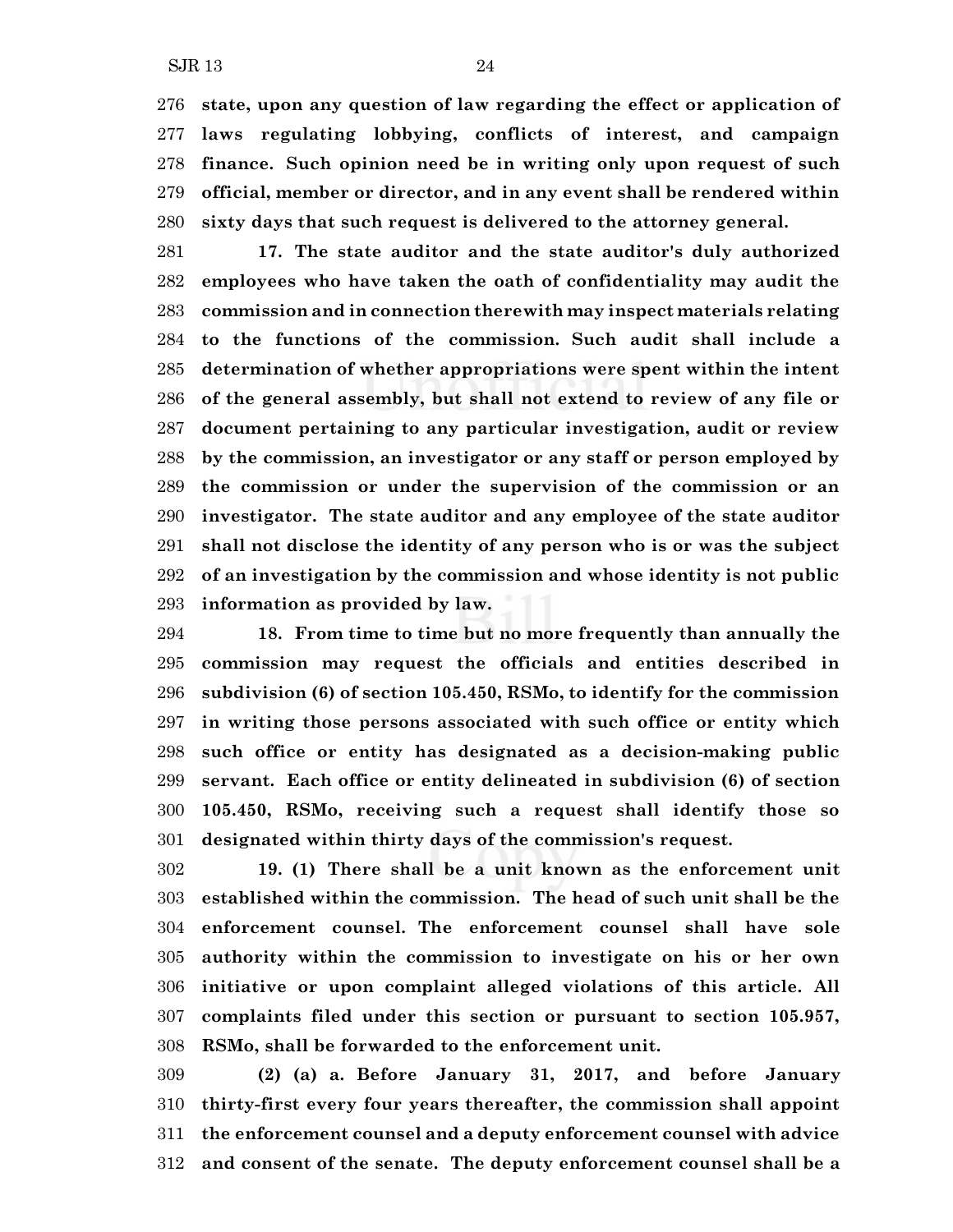**member of a different major political party than the enforcement counsel, provided, however, that if the enforcement counsel is a member of no political party or a minor party, the deputy enforcement counsel may be a member of any party or no party.**

 **b. The state auditor shall retain an independent auditor to perform audits of the commission's activities. The independent auditor may perform an audit of the commission's activities at any time, and shall perform no less than one audit in each two-year election cycle.**

 **(b) If the commission fails to appoint an enforcement counsel before January thirty-first in any year in which such appointment is required, the executive director of the commission shall be given a tiebreaking vote and the commission shall vote upon appointment of an enforcement counsel on or before February seventh. If the commission fails to appoint any other position created by this section, the enforcement counsel shall be given a tiebreaking vote.**

 **(3) The enforcement counsel and deputy enforcement counsel shall each serve a term of four years and may only be removed for cause. Any time after the effective date of this section, the members shall by a majority vote appoint such persons with advice and consent of the senate, and shall do so any time a vacancy in any such position occurs to fill the remaining term of the vacating incumbent. In the case of a vacancy on the commission at the time of an appointment, such persons shall be appointed by the members of the commission that are members of the same major political party as the previous person to hold the position.**

 **20. (1) If the enforcement counsel determines that substantial reason exists to believe that a person, acting as or on behalf of a candidate or political committee under circumstances evincing an intent to violate such law that does not otherwise warrant criminal prosecution, or has unlawfully violated any provision of this article, the commission shall assign a hearing officer, randomly from a list of prospective hearing officers each of whom shall have been approved by a majority vote of the commission. The hearing officer shall make findings of fact and conclusions of law based on a preponderance of the evidence as to whether a violation has been established and, if so, who is guilty of such violation on notice to and with an opportunity for the individual or entity accused of any violations to be heard. In**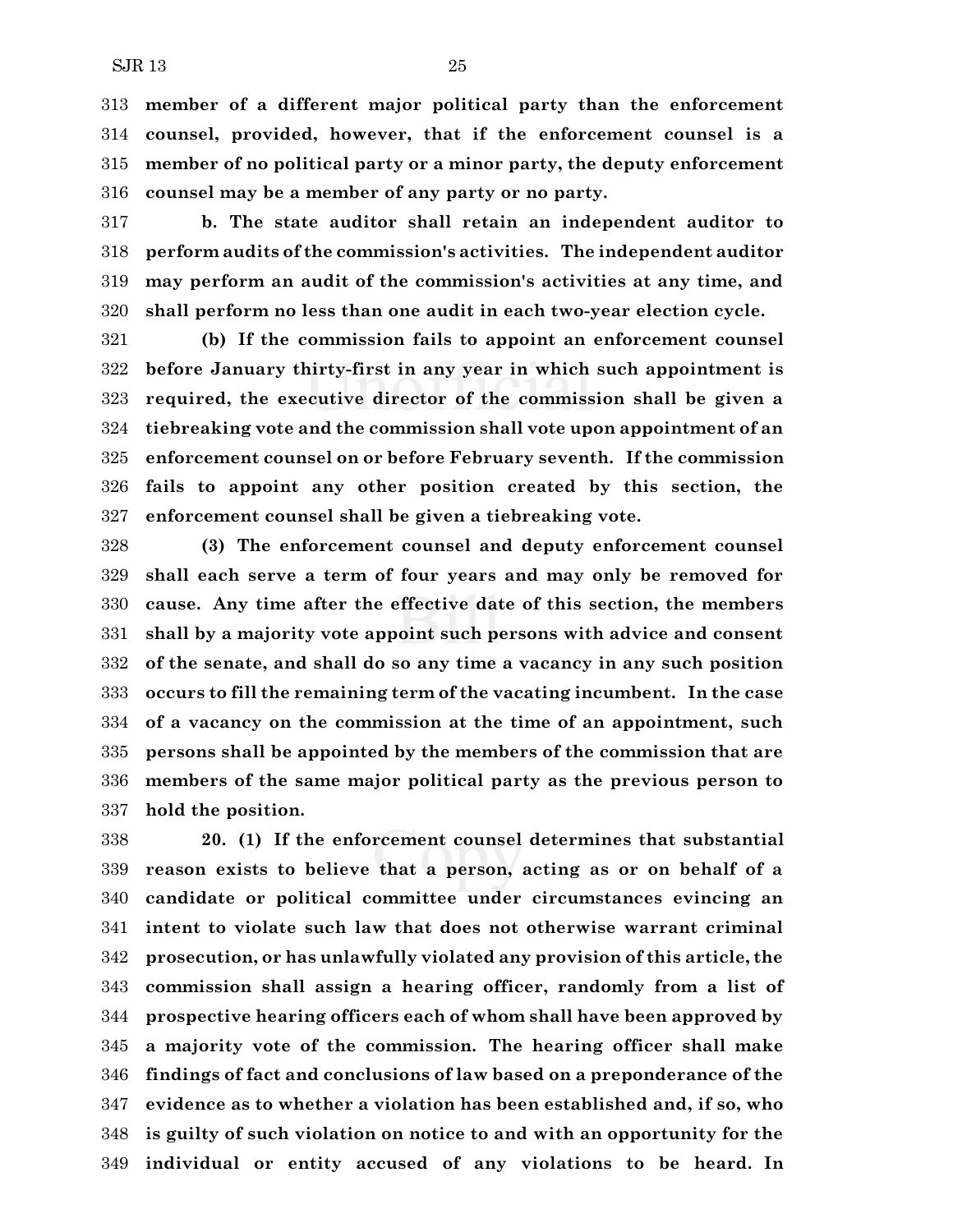**determining whether the equities favor a dismissal, the hearing officer shall consider the following factors:**

**(a) Whether the complaint alleges a de minimis violation;**

 **(b) Whether the subject of the complaint has made a good faith effort to correct the violation; and**

 **(c) Whether the subject of the complaint has a history of similar violations.**

 **The enforcement counsel shall adopt the report of the hearing officer and may, in his or her discretion, commence a proceeding in any Missouri circuit court should the findings of fact and conclusions of law support the commencement of such proceeding or enter into an agreement to settle such matter with the subject of the complaint. If the commission fails to produce a list of eligible hearing officers or fails to assign a hearing officer within ten days of the enforcement counsel's request, the enforcement counsel may commence a proceeding as provided herein in accordance with recommendations made in his or her report.**

 **(2) If the enforcement counsel determines that reasonable cause exists to believe a violation warranting criminal prosecution has taken place, the enforcement counsel shall present such findings to the commission. Within thirty days of such submission, the commission shall vote on whether to accept or reject such findings. For purposes of voting on acceptance or rejection of findings by the enforcement counsel, the enforcement counsel shall be entitled to participate in all matters related to the review of his or her report and shall vote on its acceptance or rejection only when there is a tie. Should the commission fail to vote to either accept or reject the findings within thirty days of submission of such findings, or should the commission accept the findings by the enforcement counsel that there is reasonable cause to believe that a violation warranting criminal prosecution has taken place, the enforcement counsel shall refer such matter to the attorney general or district attorney with jurisdiction over such matter to commence a criminal action as such term is defined in the criminal procedure law.**

 **21. The commission may conduct a thorough examination and pre-election audit of the contributions and qualified campaign expenses of the participating committee of every participating candidate or**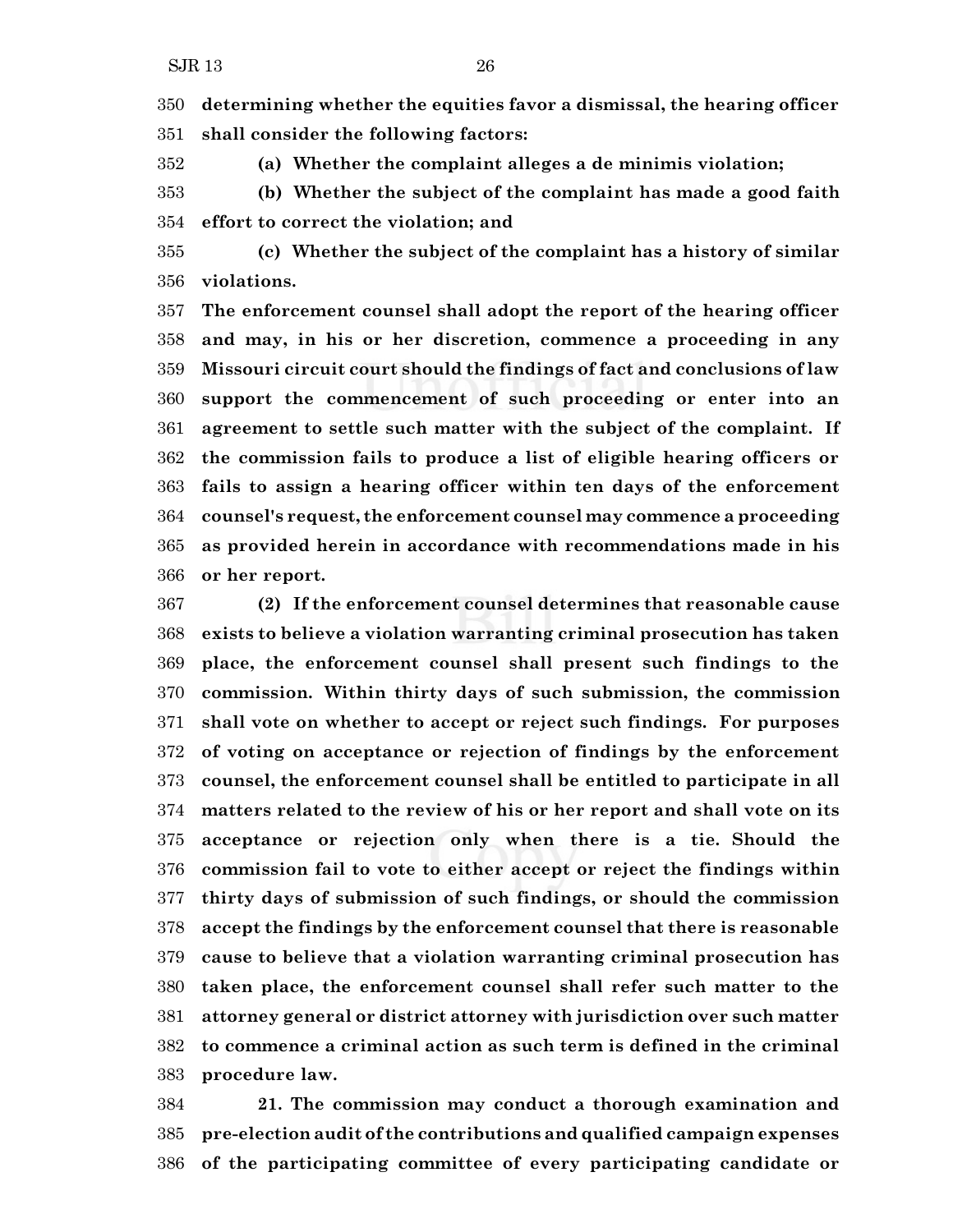**party. Such audits shall be conducted as frequently as the commission deems necessary to ensure compliance. Every participating candidate and party under this article shall also be audited by the commission post-election. The commission shall issue to each campaign audited the final post-election audit report that details its findings and shall provide such audit to the governor and legislative leaders and make such audit report available on the commission's website.**

 **22. (1) Any person who knowingly and willfully fails to make a filing required by this article within ten days after the date provided for such, or anyone that knowingly and willfully violates any other provision of this article shall be guilty of a misdemeanor and, in addition to such other penalties provided by law, shall be subject to a fine not to exceed the amount of ten thousand dollars, this value being recalculated on the first day of January in each even-numbered year to account for changes in the purchasing power of the U.S. dollar since January 1, 2015, and then rounded to the nearest one hundred dollars.**

 **(2) Any person who knowingly and willfully contributes, accepts, or aids or participates in the contribution or acceptance of a contribution in an amount exceeding an applicable maximum specified in this article shall be guilty of a misdemeanor and shall be subject to a fine not to exceed the amount of ten thousand dollars or double the amount of the illegal contribution, whichever is greater.**

 **(3) Any person who knowingly and willfully makes a false statement or knowingly omits a material fact to the commission or an auditor designated by the commission during any audit shall be guilty of a class D felony.**

 **(4) All such prosecutions for criminal acts under this section shall be prosecuted by the appropriate prosecuting attorney. If the prosecuting attorney declines to initiate criminal action, the attorney general of the state of Missouri may initiate criminal proceedings.**

 **(5) All payments received by the commission pursuant to this section shall be deposited in the "Missouri Anti-Corruption Fund" which is hereby created. The state treasurer shall be custodian of the fund. The state treasurer may approve disbursements. Beginning on January 1, 2017, and each two years thereafter, the director of revenue shall provide the Missouri anti-corruption fund with an amount of money equal to the cost limitation for the relevant election cycle. The**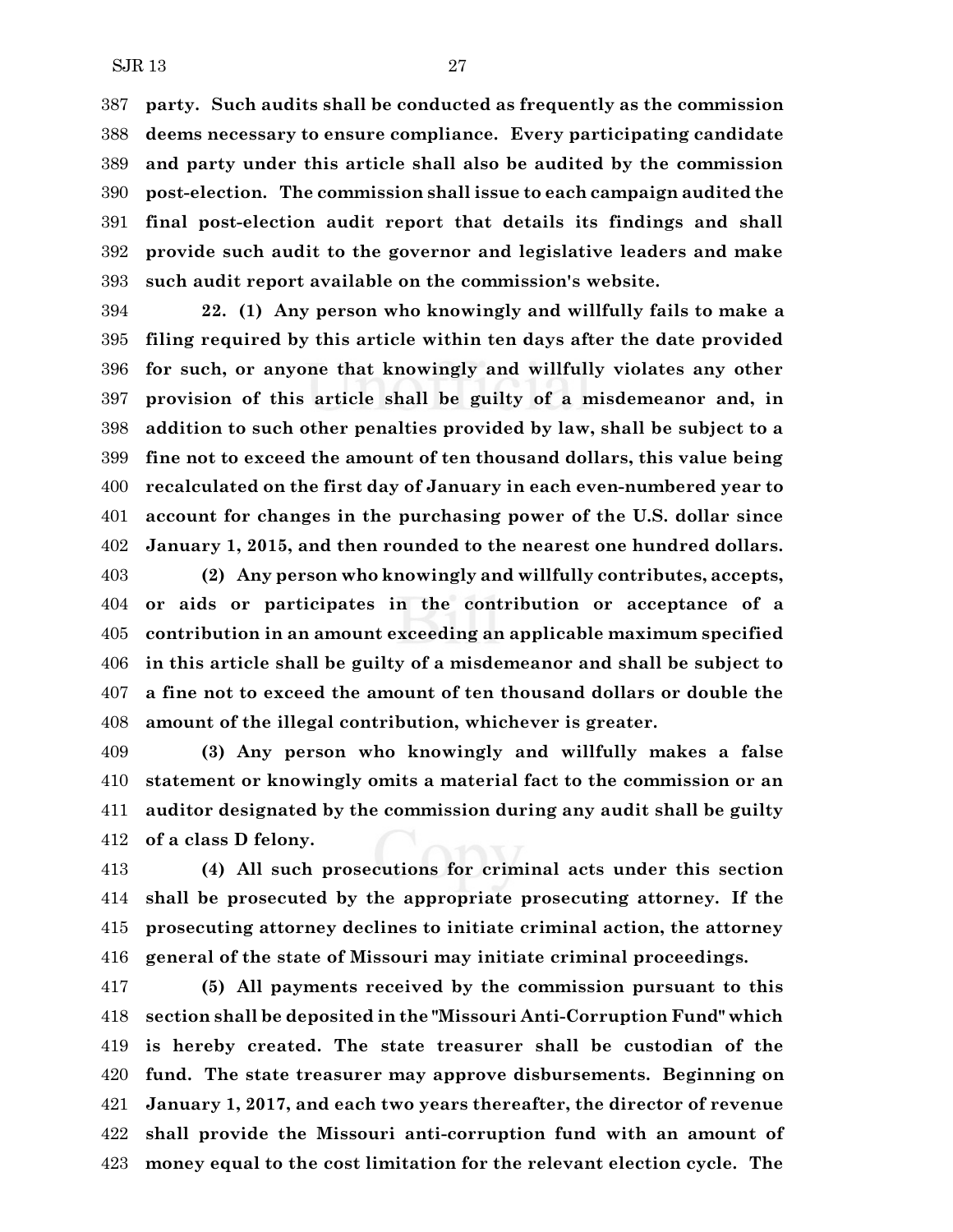**director shall provide an additional amount on January 1 of every odd-numbered year to the commission to provide for operation, administration, and enforcement costs of the commission. The state treasurer shall invest moneys in the fund in the same manner as other funds are invested. Any interest and moneys earned on such investments shall be credited to the fund. All fines imposed pursuant to this section shall be made payable to the commission for deposit into the Missouri anti-corruption fund.**

 **23. (1) The commission shall submit a report to the governor, the speaker of the house, and the president pro tempore of the senate on or before February 1, 2019, and every two years thereafter, which shall include:**

 **(a) A list of the participating and nonparticipating candidates and parties in covered elections and the votes received by each candidate in those elections;**

 **(b) The amount of contributions and loans received, and expenditures made, on behalf of participating and nonparticipating candidates and parties;**

 **(c) The amount of rebate funds distributed pursuant to this section;**

 **(d) Analysis of the effect of the rebate program on the election campaigns for all offices covered, including its effect on the sources and amount of contributions, the level of campaign expenditures, including independent expenditures, voter participation, the number of candidates, the candidates' abilities to campaign effectively for public office, and the diversity of candidates seeking and elected to office.**

 **(e) A report from the enforcement counsel summarizing complaints, investigations, dispositions, and all relevant enforcement activities.**

**(f) Any other information that the commission deems relevant.**

 **(2) Beginning in 2027, accompanying each report the commission shall provide a list of recommendations for changes or amendments to this section to the general assembly, including changes in contribution limits, thresholds for eligibility and limits on total rebate funds.**

 **(3) (a) The commission shall recommend upward adjustment for the maximum funds available for the Missouri anti-corruption fund if**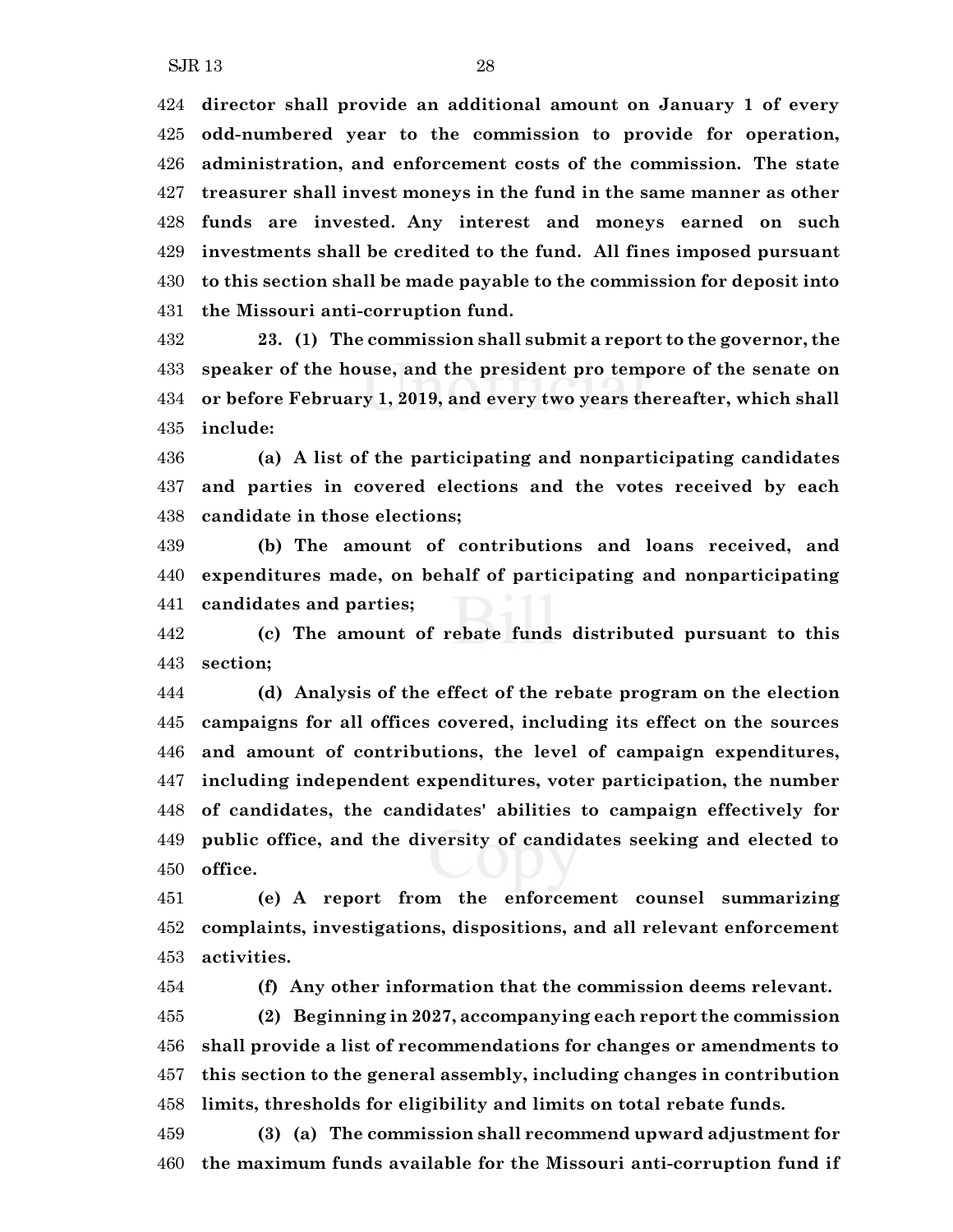**it determines that such an adjustment is necessary to ensure that the goals of this section are met. If, within thirty days after such recommendation is made, more than three-fifths of the members of each house of the general assembly vote to reject the recommendation, the maximum fund amount shall not be adjusted. If no such rejection occurs, the recommendation shall be deemed adopted.**

 **(b) In making the determinations required by paragraph (a) of subdivision (3), the commission shall consider total spending from the previous election cycle by participating candidates and parties, nonparticipating candidates, parties, and independent spenders, as well as the contribution rates of citizens to both participating and nonparticipating candidates and parties.**

 **24. (1) The determination of eligibility and any question of eligibility pursuant to payments for qualified campaign expenditures may be contested in a proceeding instituted in any Missouri circuit court by any aggrieved candidate within seven days of the commission's determination as to eligibility.**

 **(2) The commission is authorized to institute a civil action in any Missouri circuit court to obtain a judgment for civil penalties determined to be payable to the commission.**

 **25. The commission shall promulgate regulations to determine whether the contributions or expenditures of any entity subject to regulation by this article should be aggregated with the contributions or expenditures of another entity for purposes of any of the limits or thresholds contained in this article. The rules shall require aggregation of such contributions or expenditures if the entities in question are directed or controlled by a majority of the same persons or entities. The rules shall ensure that no entity may avoid the limits or thresholds created by this article through creation or use of multiple vehicles for political spending.**

 **26. The commission shall promulgate regulations providing contributors with the option to rescind any contribution for which the contributor's identifying information is not disclosed to the public within seventy-two hours after it was received.**

 **27. Any natural person may file a complaint, petition for rulemaking, or petition for advisory opinion with the commission. If the commission fails to respond to the complaint or petition within**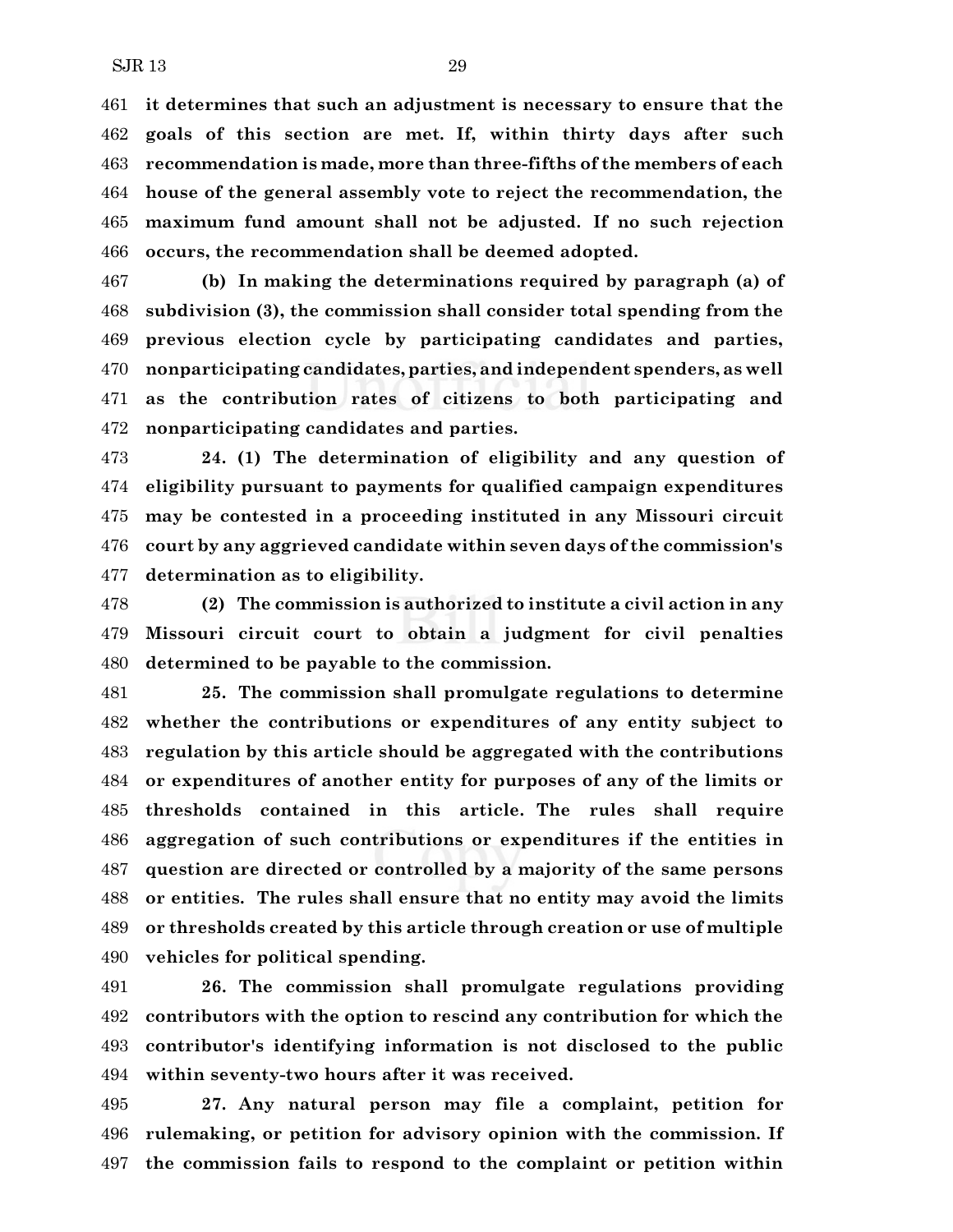**thirty days, fails to resolve the complaint or petition within one year of its filing, or if the filer contests the commission's resolution of the complaint or petition, any qualified candidate or any five qualified Missouri voters may commence a proceeding against the commission in any Missouri circuit court, regardless of whether such candidate or voters filed the original complaint with the commission.**

**Section 28(a). 1. In addition to the limitations imposed under Section 25 of this article, the following limitations shall apply, beginning immediately after the November 2016 general election:**

 **(1) In any primary or general election for statewide office, no candidate or candidate committee shall accept a contribution that exceeds, in aggregate, one thousand five hundred dollars;**

 **(2) In any primary or general election for state senator, no candidate or candidate committee shall accept a contribution that exceeds, in aggregate, one thousand dollars;**

 **(3) In any primary or general election for state representative, no candidate or candidate committee shall accept a contribution that exceeds, in aggregate, five hundred dollars;**

**Section 28(b). No candidate or candidate committee shall accept from a political party a contribution which exceeds twenty percent of the aggregate amount of all contributions received by that candidate during an election cycle. For purposes of this subdivision, a "political party" includes all committees, subcommittees, and other entities controlled by a political party.**

**Section 28(c). No corporation or limited liability company organized under the laws of this state, any other state, or by an act of the Congress of the United States, labor organization, cooperative association, or mutual association shall make any contribution to any candidate for office in the state of Missouri or to any entity that makes contributions to any candidate for offices in the state of Missouri.**

**Section 28(d). No contributor shall make contributions to a political party which exceed, in the aggregate, three thousand dollars during any two-year election cycle. For the purposes of this article, "political party" includes all accounts and committees operated or controlled by a political party.**

**Section 28(e). 1. No contributor shall contribute to any continuing committee, in the aggregate, more than one thousand**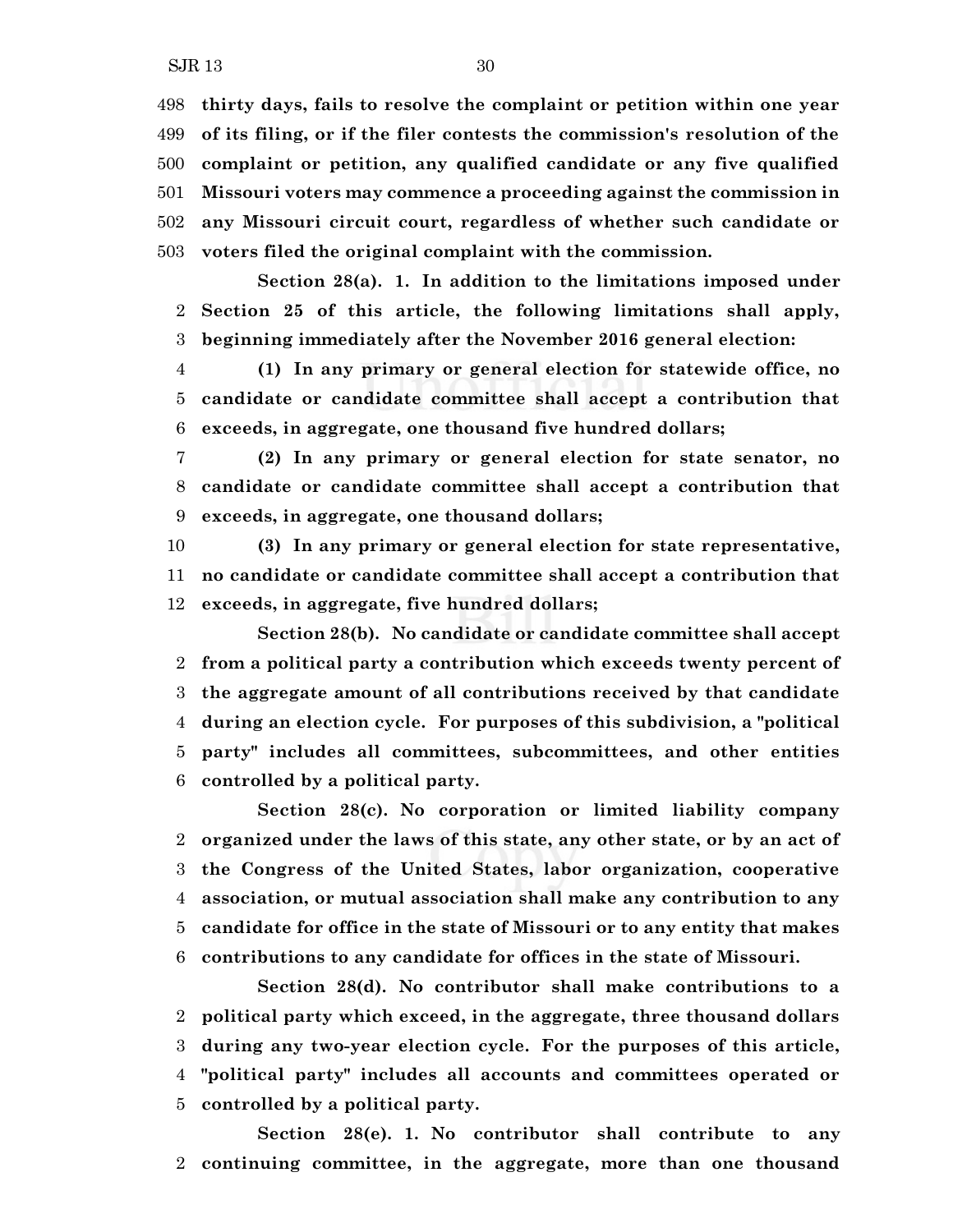**dollars during any two-year election cycle. This limitation shall not apply to contributions to continuing committees that make only independent expenditures, unless a United States court with jurisdiction over the state of Missouri holds that such a limitation is permissible.**

 **2. No continuing committee shall contribute more than two thousand five hundred dollars to any candidate committee, continuing committee, or political party committee.**

**Section 28(f). 1. (1) No lobbyist, lobbyist principal, individual who supervises one or more lobbyists, or person or entity who has a business relationship with the state shall make a contribution which exceeds, in the aggregate, two hundred dollars to any candidate or committee during any two year election cycle.**

 **(2) No lobbyist, lobbyist principal, or individual who directly supervises one or more lobbyists may solicit or coordinate funds in connection with an election for state office.**

 **(3) Prohibitions contained in subdivisions (1) and (2) shall continue until one year after such person ceases to be a lobbyist, lobbyist principal, or person or entity who has a business relationship with the state.**

 **2. (1) Members of the general assembly may not directly or indirectly solicit contributions in connection with an election for state office, from a lobbyist, lobbyist principal, a parent or subsidiary of a lobbyist principal, that the member knows has made a lobbying contact with the member or his or her office; with another member or their office with whom the member serves on a committee or subcommittee if such lobbying contact concerns matters pending before such committee or subcommittee, or with any official or employee of any such committee or subcommittee. A member may solicit contributions from such persons or entities if the member recuses himself or herself from taking any action, including but not limited to markups of legislation, engaging in case work or constituent service of any kind, of particular benefit to the lobbyist, lobbyist principal, or covered associate for a period of two years from the date of the solicitation.**

 **(2) Members of the general assembly may not take any action in the general assembly or subdivision thereof, including but not limited to markups of legislation or casework or constituent service of any**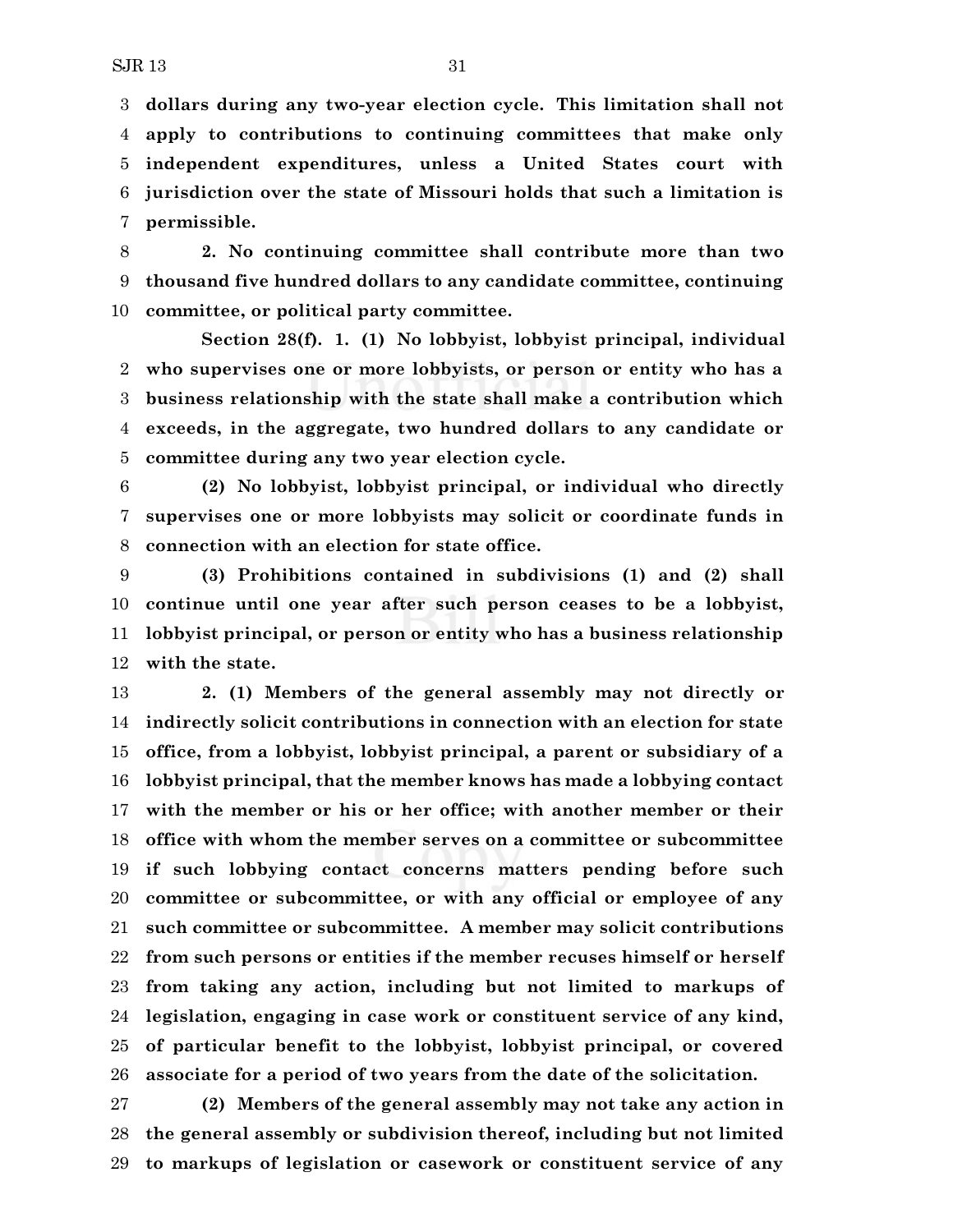**kind, of particular benefit to a lobbyist principal, or the parent or subsidiary of a lobbyist principal if such lobbyist, lobbyist principal, parent or subsidiary of a lobbyist principal, or any individual who engages in or directly supervises one or more individuals who engage in lobbying activities on behalf of such lobbyist, lobbyist principal, or parent or subsidiary of a lobbyist principal has, in the aggregate, directly or indirectly contributed or pledged or promised to contribute five thousand dollars or more in the aggregate to the member's campaign committee in the previous two years, or who has, in the aggregate, indirectly or directly spent in the previous year or have pledged or promised to spend, ten thousand dollars or more on independent expenditures in support of the member's campaign or in opposition to a member's opponent or in contributions to organizations, including political committees, that engage in or pledge or promise to engage in independent expenditures in support of the member's campaign or in opposition to the member's opponent.**

**Section 28(g). No candidate shall use any funds from any committee to make payments to any other candidate, committee, or any entity that is controlled, managed, owned, or directed by any other candidate or committee, regardless of whether the payment is made for campaign-related purposes.**

**Section 28(h). For purposes of sections 28 to 28(g) of this article, "base year amount" shall be the contribution limits prescribed in this article on January 1, 2015. Contribution limits set forth herein shall be increased on the first day of January in each even-numbered year by multiplying the base year amount by the cumulative consumer price index and rounded to the nearest twenty-five-dollar amount, for all years after January 1, 2015. In the event that a contribution limit contained in this article is invalidated by a court of law, candidates and parties participating in the rebate program may accept contributions in double the amount at which the invalidated limit was set before its invalidation.**

**Section 29. No solicitation of expenditures, fund-raising activities, or fund-raising event, supporting or opposing any candidate, ballot measure, political party, or political party committee shall occur on any property or in any building owned or leased by the state or any political subdivision, unless the property or building is routinely used**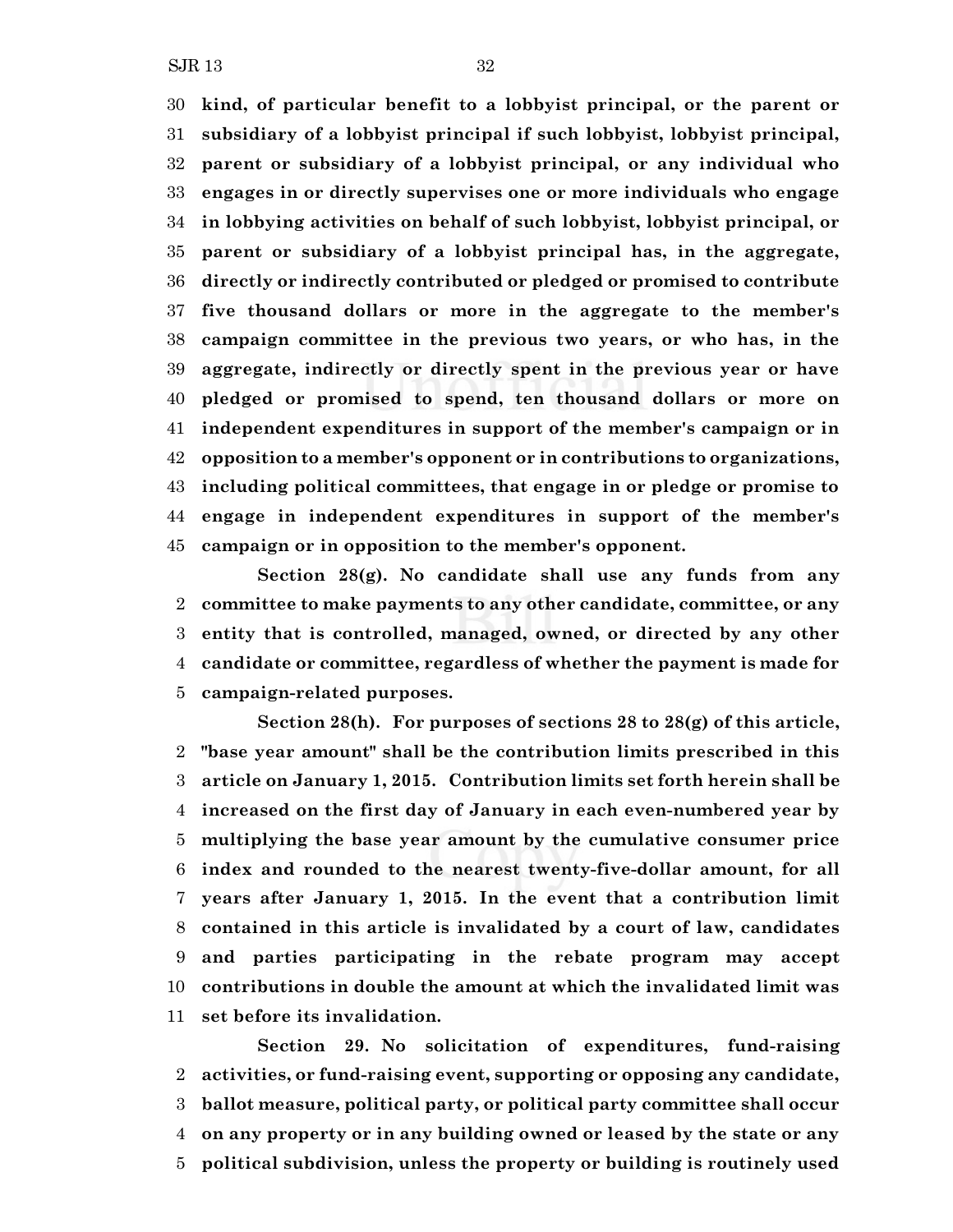**by and made available for rent or for a fee to all members of the public**

**by the state or the political subdivision.**

**Section 30. 1. The term "contribution" shallinclude any payment, by any person other than a candidate or a political committee authorized by the candidate, made in connection with the nomination for election or election of any candidate, including any expenditure or payment that is authorized, requested, suggested, or fostered by a candidate, authorized committee of a candidate, or agents of the candidate or committee, or made in cooperation with the a candidate, committee, or agents of the candidate or committee, and any payment or expenditure for any communication which republishes,disseminates, or distributes, in whole or in part, any broadcast or any written, graphic, or other form of campaign material prepared by the candidate or committee or by agents of the candidate or committee; or any payment made to promote the success or defeat of a political party or principle, or of any ballot proposal including but not limited to compensation for the personal services of any individual which are rendered in connection with a candidate's election or nomination without charge.**

 **2. There is a rebuttable presumption that a payment or expenditure by a person for a communication about a candidate or a candidate's opponent is a contribution in any of the following circumstances:**

 **(1) The communication includes information about a candidate's campaign plans, projects, or needs that is not generally available to the public or is provided directly or indirectly by the candidate;**

 **(2) The person discusses or negotiates the communication with the candidate;**

 **(3) The person and the candidate or the candidate's authorized committee retain the same individual or entity to provide professional campaign services during the same election cycle. For purposes of this subparagraph, the term "professional campaign services" does not include accounting, legal services, or other non-campaign services. None of the following circumstances is sufficient in and of itself to support a finding that a payment or expenditure by a person for a communication is authorized, requested, suggested, or fostered by a candidate or committee, or made in cooperation with a candidate or**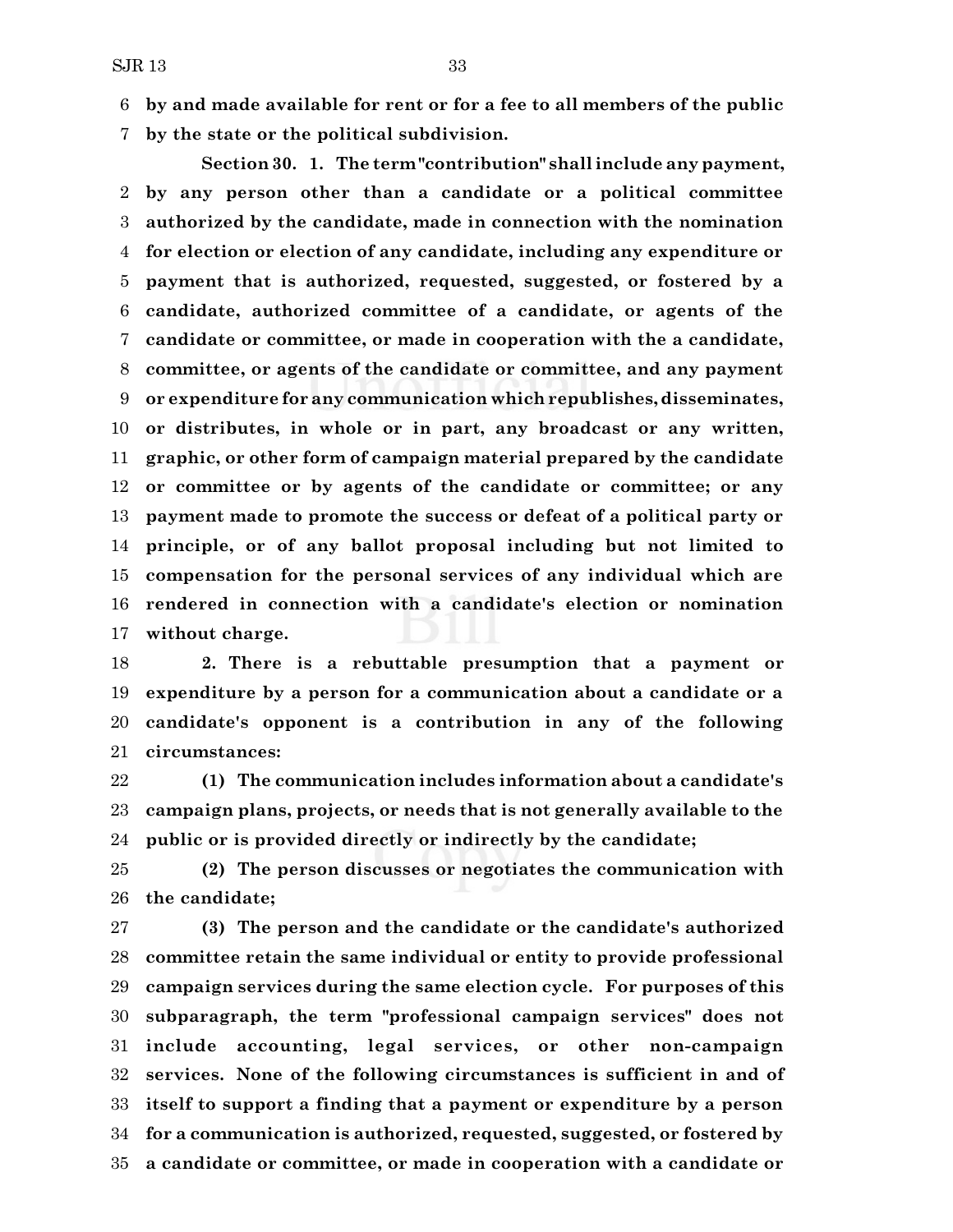**committee: (a) The person interviews the candidate regarding legislative or policy issues that affect the spender or discusses campaign-related issues with the candidate but does not communicate with the candidate regarding the communication;**

 **(b) The person solicits or obtains a photograph, biography, position paper, press release, or similar material from the candidate and, without the candidate's prior knowledge, uses that material in the communication;**

**(c) The person made contributions to the candidate;**

 **(d) The person communicates to the candidate the intent to make a communication but does not discuss or negotiate the communication with the candidate;**

 **(e) The person employs or is under contract with a political consultant or pollster who rendered services to the candidate prior to the current election cycle.**

 **3. The term "coordinated spender" means, with respect to a candidate or candidate committee of a candidate, a person for which any of the following applies:**

 **(1) The person is directly or indirectly formed or established by or at the request or suggestion of, or with the encouragement of, the candidate or candidate committee, or agents of the candidate or candidate committee, including with the express or tacit approval of the candidate or committee or agents of the candidate or committee.**

 **(2) The candidate or the candidate committee or agents of the candidate or committee solicit funds or engage in other fundraising activity on the person's behalf during the election cycle involved, including by providing the person with names of potential donors or other lists to be used by the person in engaging in fundraising activity, regardless of whether the person pays fair market value for the names or lists provided.**

 **(3) The person is established, directed, or managed by any person who, during the two-year period before the general election or primary election in which the candidate stands for nomination, has been employed or retained as a political, media, or fundraising adviser or consultant for the candidate or committee or for any other entity directly or indirectly controlled by the candidate or committee, or has held a formal position with a title for the candidate or committee.**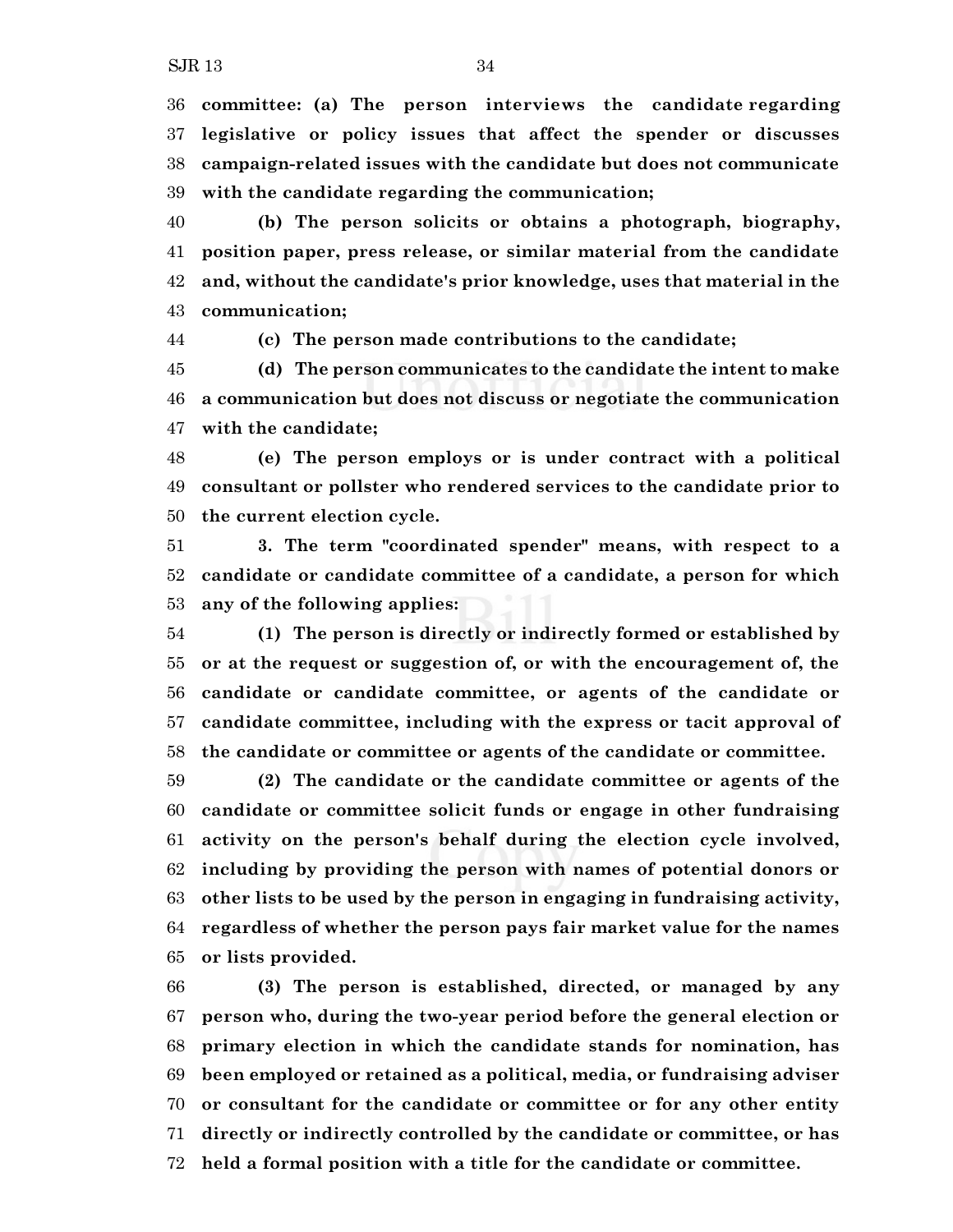**(4) The person is a current or former business partner of a candidate or is established, directed, or managed by a current or former business partner of the candidate, in the case of a person that is a political committee. For purposes of this subparagraph, the term "business partner of a candidate" means a person who is a director, officer, partner, trustee, owner, employee, or who holds any position of management in a business entity, or an affiliate of a business entity, in which the candidate is a director, officer, partner, trustee, owner, employee, or holds any position of management; "an affiliate of a business entity" means any business entity that directly, or indirectly through one or more intermediaries, controls, or is controlled by, or is under common control with the business entity.**

 **(5) The person is serving or has served in a formal advisory or policy-making position with the candidate or has participated in strategic or policy-making discussions with the candidate regarding the pursuit of nomination or election to office during the two-year period before the general election or before any primary election in which the candidate stands for nomination.**

 **(6) The person has, within the same election cycle, co-hosted or co-sponsored with the candidate or the candidate committee fundraising events or campaign activities benefitting the person, the candidate, or the candidate committee.**

 **(7) The person is controlled, established, directed, managed, or retains significant services from the family member of a candidate.**

 **4. If a payment or expenditure for a covered communication is made by a person who is a coordinated spender with respect to the candidate, the payment or expenditure shall be deemed to have been authorized, requested, suggested, or fostered by the candidate, or made in cooperation with the candidate. For purposes of this section, the term "covered communication" is a communication conveyed to five hundred or more members of a general public audience in the form of:**

 **(1) An audio or video communication via internet, broadcast, cable or satellite;**

 **(2) A written communication via advertisements, pamphlets, circulars, flyers, brochures, letterheads; or**

**(3) Other published statements which:**

**(a) Irrespective of when such communication is made, contains**